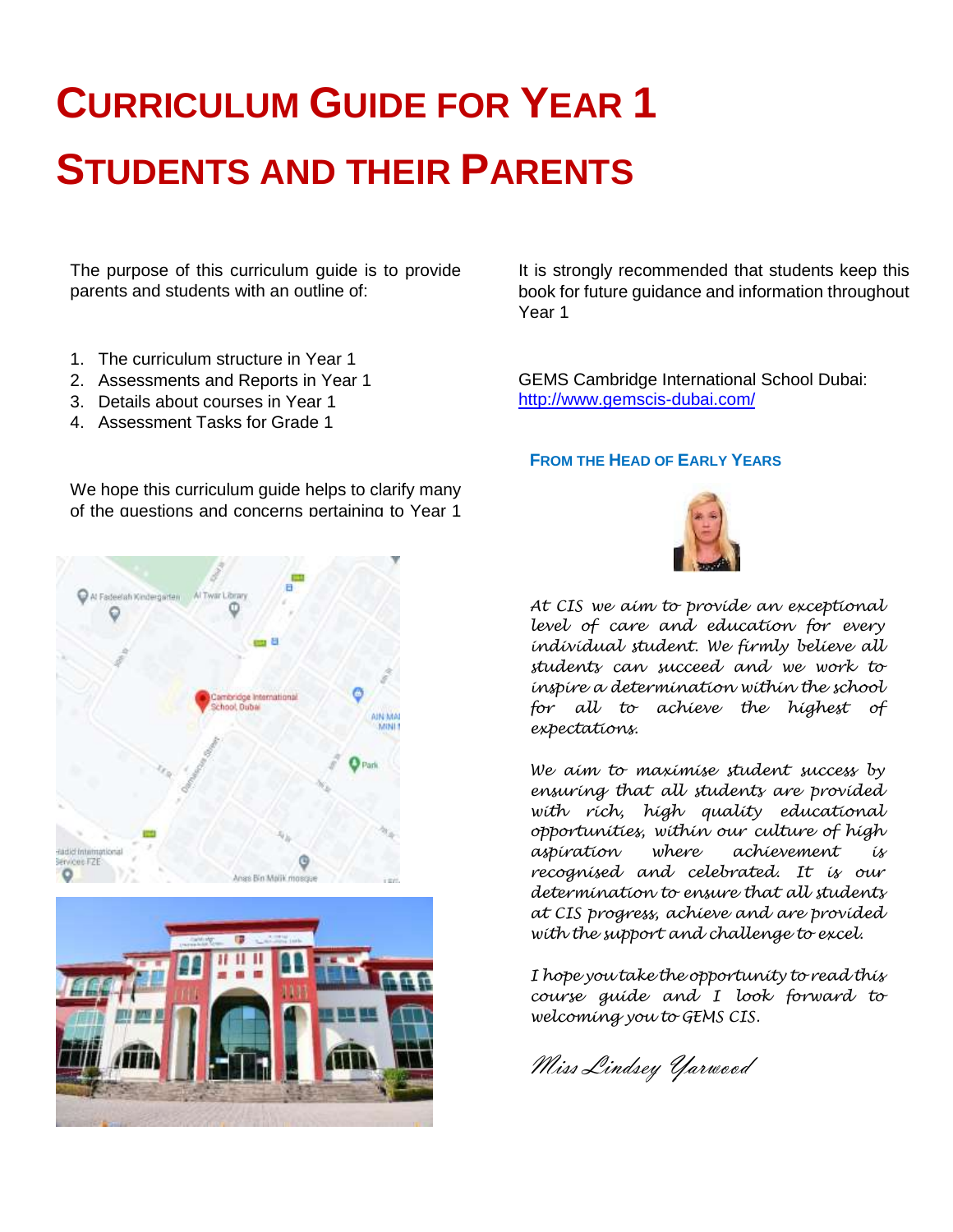### **CONTENTS:**

#### **SECTION 1: SCHOOL INFORMATION**

#### **SECTION 2: CORE COURSES**

### **SECTION 3: FOUNDATION COURSES**

#### **SECTION 4: ASSESSMENT**

| Assessment Policy and Procedures  23   |  |
|----------------------------------------|--|
|                                        |  |
|                                        |  |
|                                        |  |
|                                        |  |
| National Curriculum CIS Point Scale 25 |  |

#### **SECTION 5: REPORTING**

| Contact between Staff and Parents 26 |  |
|--------------------------------------|--|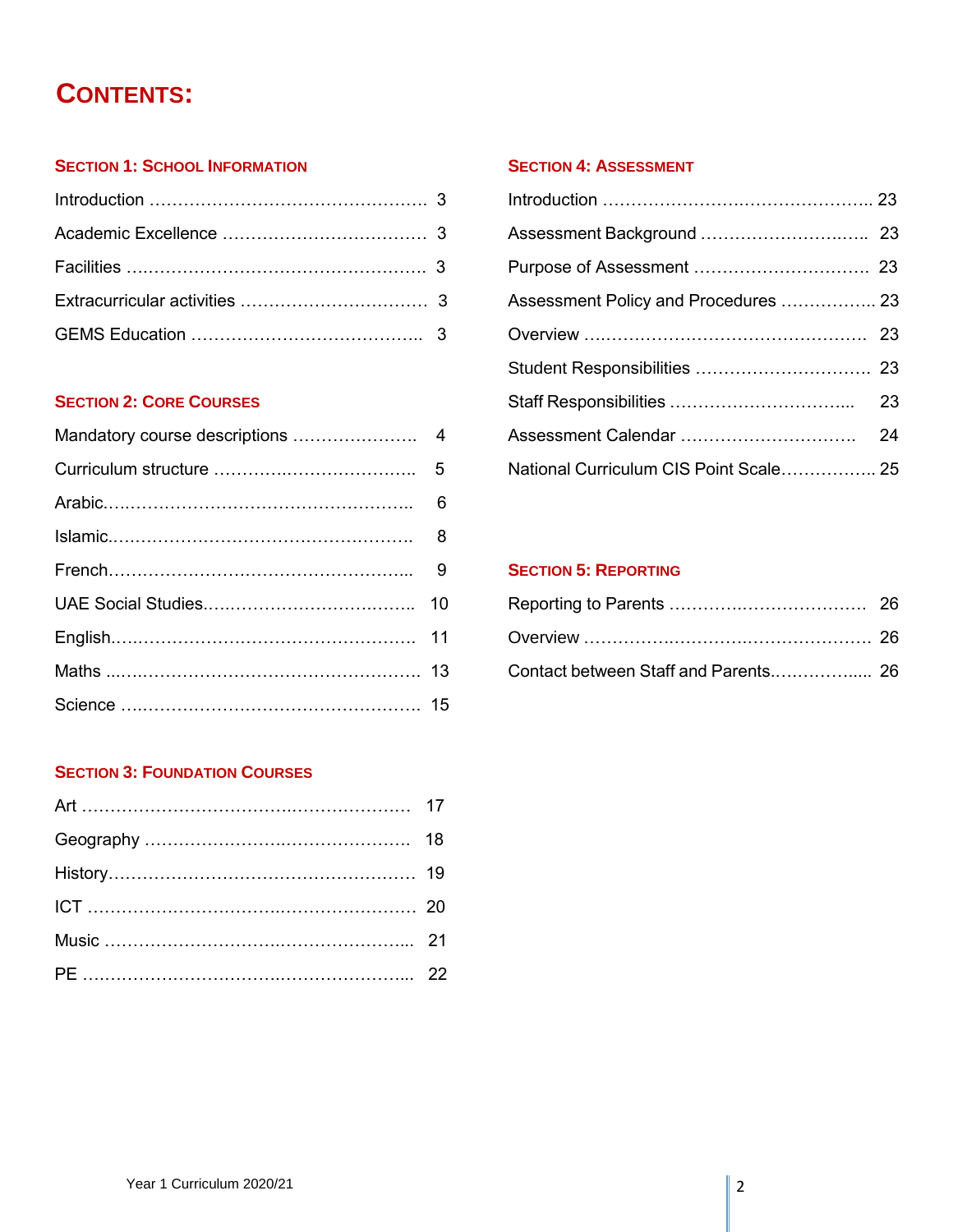## SECTION 1: SCHOOL INFORMATION

#### **INTRODUCTION**

Cambridge International School (CISD) offers the internationally recognised National Curriculum for England and prepares students to take the International General Certificate of Secondary Education (IGCSE) courses, the Advanced Subsidiary (AS) and A Level Examinations of the Universities of Cambridge and London (UK), consistently producing results well above the UK national average, year after year. The school is an approved center for the University of Cambridge Local Examinations Syndicate and for London University.

#### **ACADEMIC EXCELLENCE**

Over the past 3 years, GEMS students have been accepted to 590 universities in 41 countries. Our students have won over 700 regional and international awards.

#### **BUILDING AND FACILITIES**

The school provides high quality, affordable education to students of all nationalities. The well-designed classrooms and vibrant campus are well suited to create the perfect creative blend so necessary for a multi-cultural setting that well suites learning and provides quality education that is the hallmark of GEMS schools.

Our additional facilities include: a sports hall, outdoor football pitch, basketball court, cricket nets, swimming pool, and science labs, ICT labs and library.

#### **EXTRA-CURRICULAR ACTIVITIES**

School teams and clubs are established in basketball, football, cricket, badminton, swimming, athletics, Eco, Arabic, French and ELL (English Language Learners). After school activities such as art and craft, clay modelling, performing poetry, gardening, jewellery making, debate, are also offered to engage the interest and enthusiasm of all students.

#### **GEMS EDUCATION**

CISD is part of the GEMS Education network which has been in the education sector for over 50 years and has a global network of award winning international schools. The GEMS global network of award winning international schools provides a high quality, values based education learning to over 142,000 students from 151 countries, employing over 11,000 education professionals, specialists and staff from around the world.

#### **Textbooks**

At Cambridge International School, we plan and deliver creative, engaging lessons across all areas of the National Curriculum. In the Primary School, we do not use textbooks in the large majority of our subjects, including English, Maths and Science.

High Performance Learning: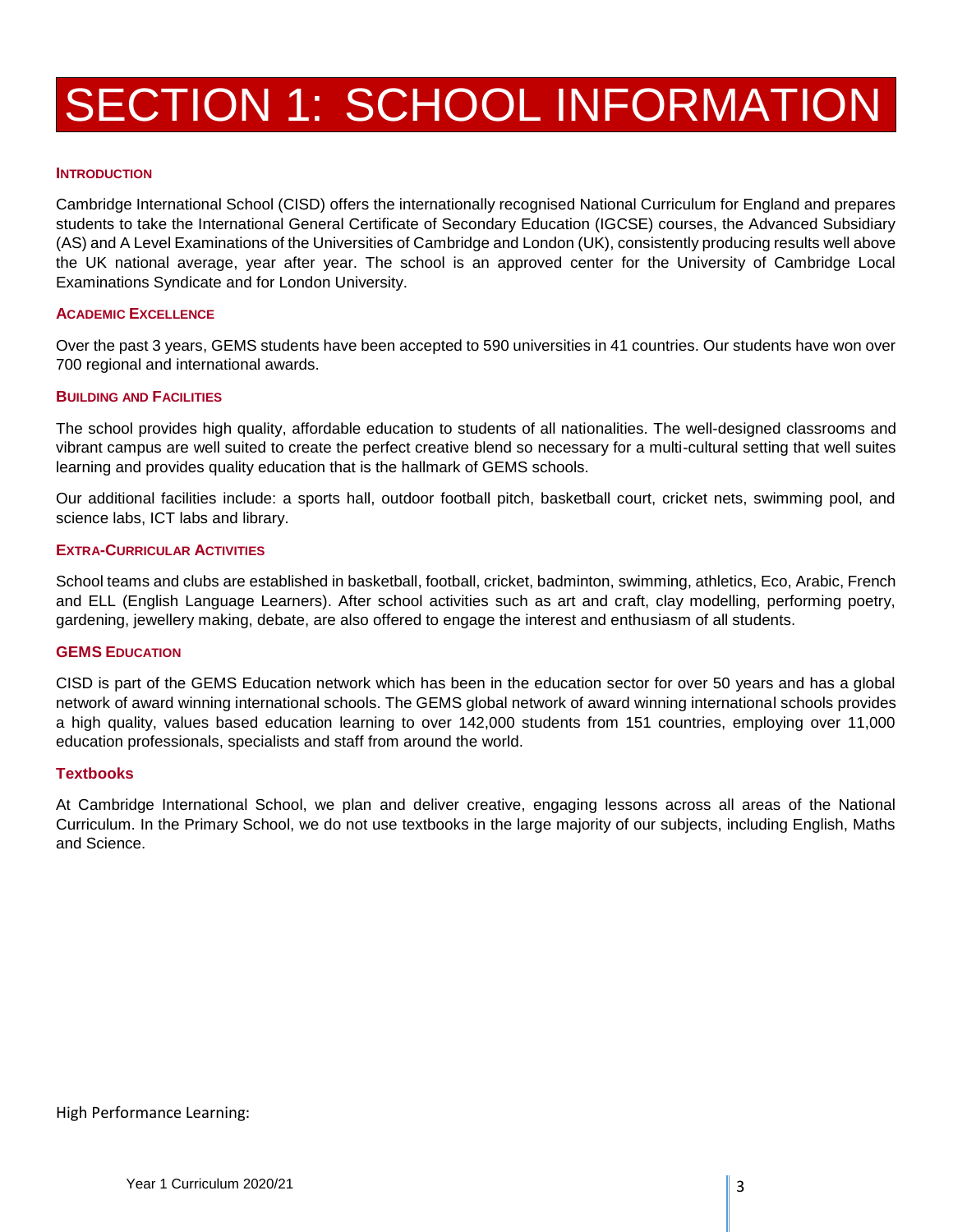

Cambridge International School is a HPL School, aiming for World Class Status.

High Performance Learning is a research-based, pedagogy-led philosophy that responds to our growing understanding of human capability. It normalises high performance for all students and uses a unique teaching and learning framework to systematically develop the cognitive skills, values, attitudes and attributes needed for lifetime success.

It is very evident when you are in the school that a High Performance culture is truly embedded into everything we do; from the children articulating their learning in the classroom, to children working collaboratively and engaging in creative and critical thinking tasks across all areas of learning. Pastorally, students are also given the opportunity to develop their skills within Values, Attitudes and Attributes (VAAs), supporting every student to overcome barriers and build numerous strategies to help them overcome challenges along their learning journey.

As we approach the third and final term, we continue to embed High Performance Learning through carefully planned lessons which incorporate the 5 Advanced Cognitive Performance Characteristics (ACPs) and are identified as the following skills: Meta-cognition, Linking, Realising, Creating and Analysing.

To make these VAAs and ACPs easier for our Primary students to remember and link learning to, we have introduced HPL characters to create those connections, in a child-friendly environment, they include:

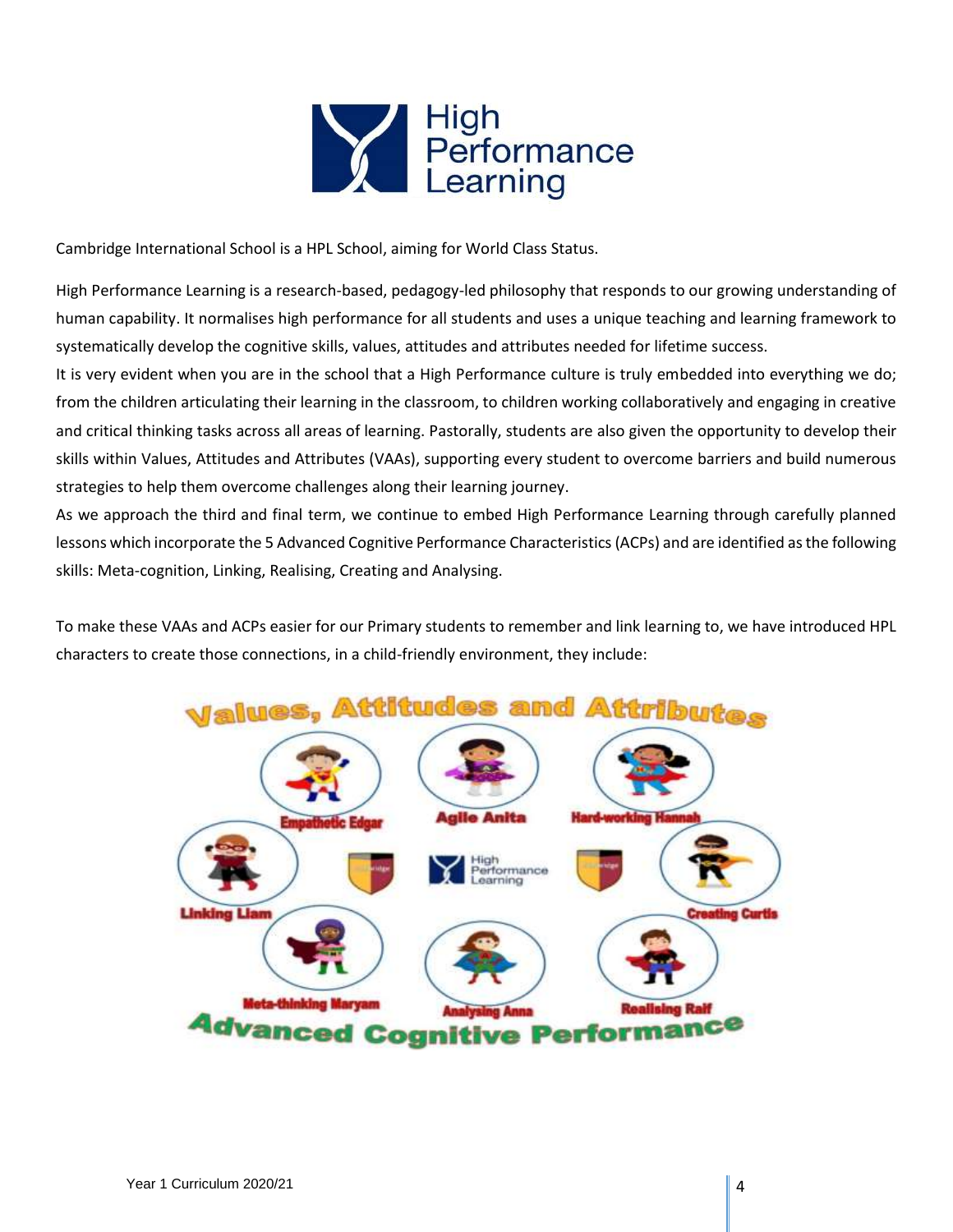## **MANDATORY COURSE DESCRIPTIONS:**

Arabic (For Arabs and Non-Arabs)

Islamic (For Arabs and Non – Arabs) or PSHE (For non-Muslims)

UAE Social Studies (For Arabs and Non-Arabs)

English

**Mathematics** 

**Science** 

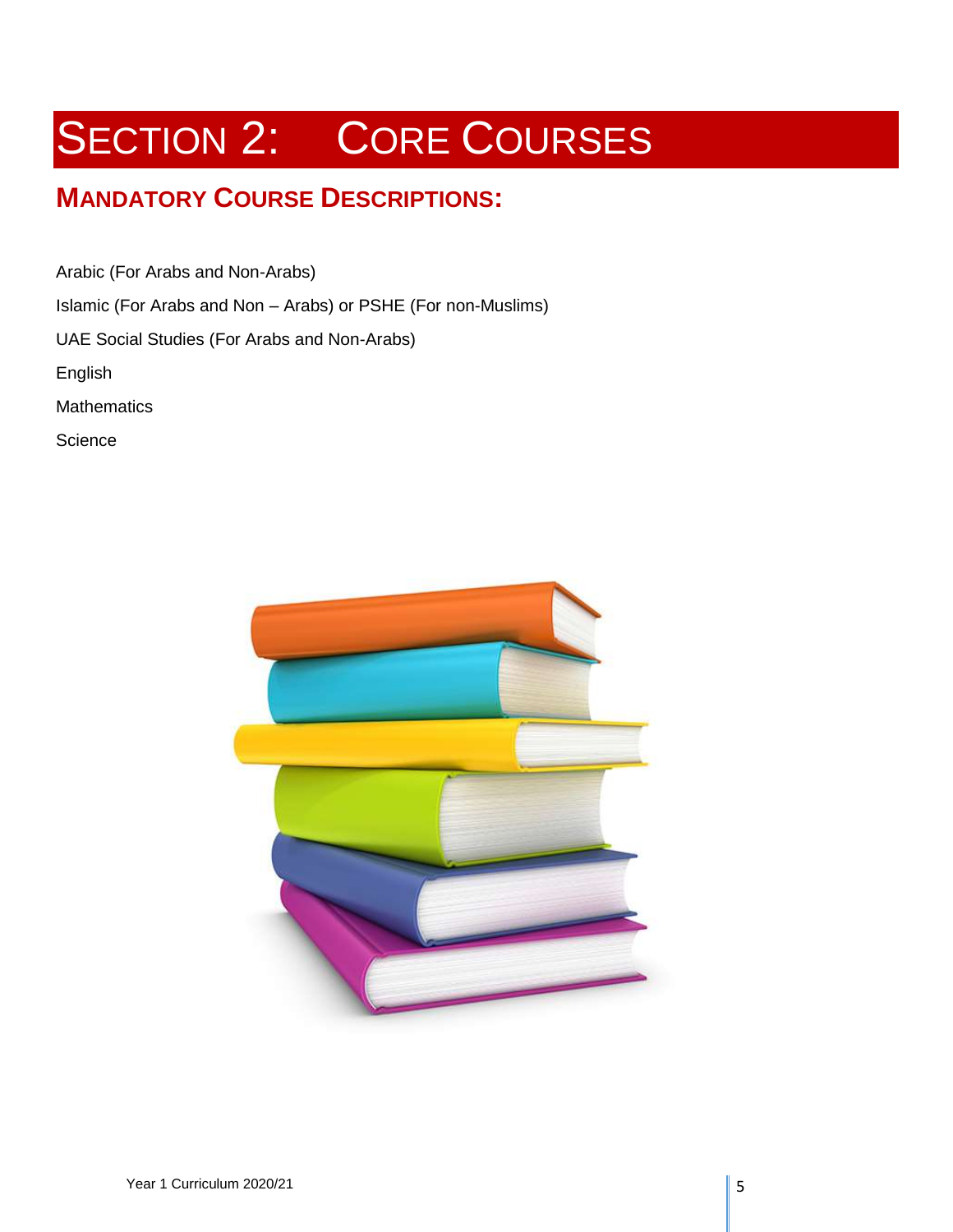### **CURRICULUM STRUCTURE:**

All Year 1 students at GEMS CIS will study the following courses:

| <b>Arabic</b>                                                                | 4 classes a week  |
|------------------------------------------------------------------------------|-------------------|
| <b>Islamic / PSHE</b>                                                        | 2 classes a week  |
| <b>Social Studies</b>                                                        | 1 class a week    |
| Integrated Core Curriculum: English,<br><b>Maths, Science and Humanities</b> | 15 classes a week |

In addition to these compulsory courses students also have an opportunity to study National Curriculum courses in:

| <b>Art</b>                | ' 2 classes a week |
|---------------------------|--------------------|
| ICT                       | 1 class a week     |
| Music                     | ' 1 class a week   |
| <b>Physical Education</b> | 2 classes a week   |

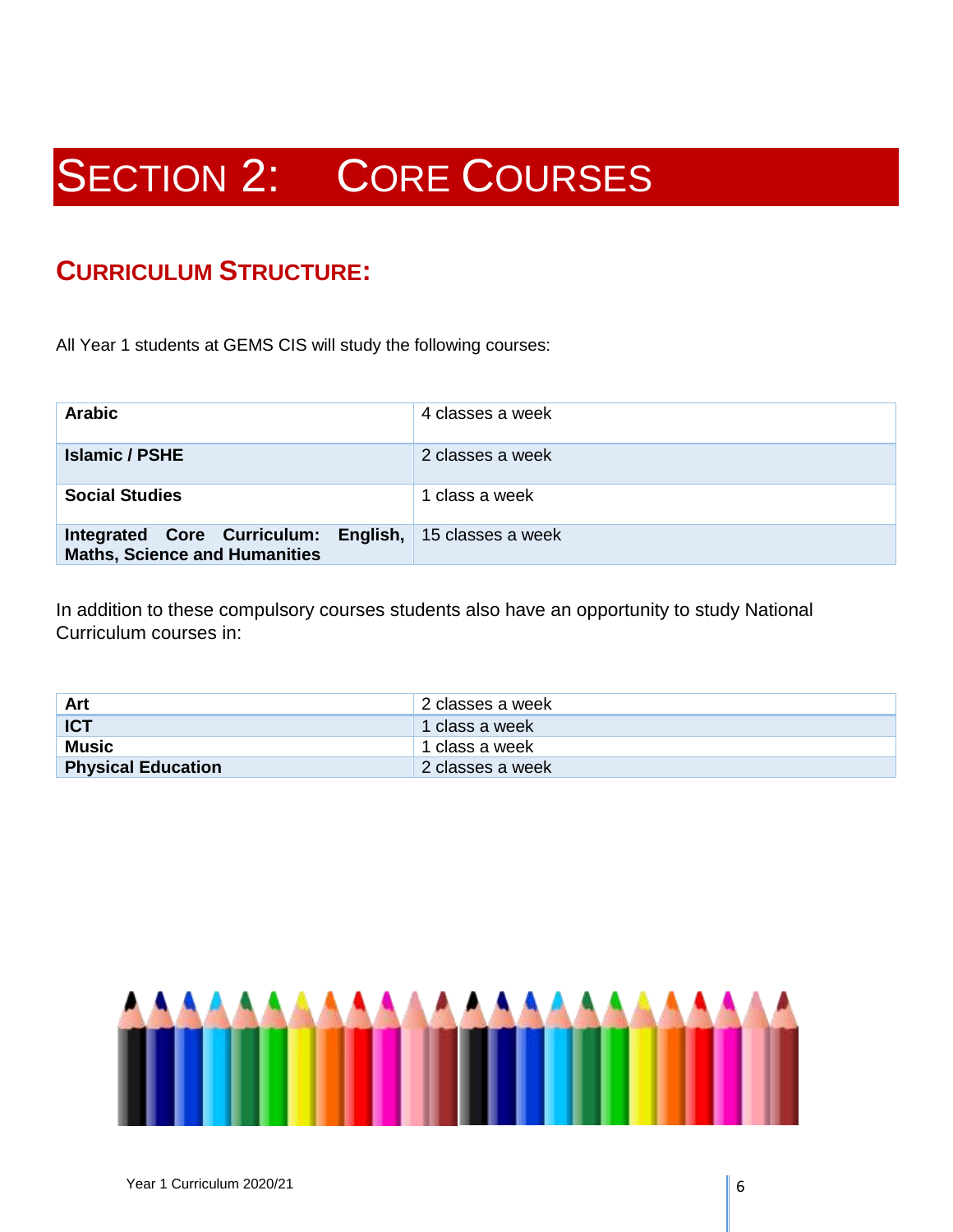## الرئيسة المواد الرئيسة

### **اللغة العربية للطالب الناطقين بها**

**القسم : اللغة العربية للناطقين بها المعلم : عبير الديناري سيد المنهج : منهج اللغة العربية للطالب العرب التابع لوزارة التربية والتعليم .**

**وفقا لوزارة التربية والتعليم يجب على كل الطالب العرب دراسة اللغة العربية من الصف األول حتى الصف الثانى عشر . وصف المنهج :** 

**العربيةُ على يعتمد المنهج الوزاري لدولة اإلمارات العربية المتحدة على أسس وطرائق التعلم العالمية إلكساب اللغات ألبنائها، وتأتي اللغةُ** رأس أولوياتها بفروعها المختلفة، حتى يتمكن الطلابُ من إتقانها ويكونوا فادرينَ على تطوير مهاراتهم اللغوية وجعلهم يقرؤون بصورة **مستقلة، يحللون، يُناقشون، يُبدعون، يبحثون.**

**وذلك من خالل تكيف الطالب مع عدد ساعات لتعلم اللغة العربية ) 275 دقيقة ( في األسبوع لطالب الصف ) 1 ( وذلك حسب توجيهات الوزارة**

- **- المهارات التي ينبغي على الطالب إتقانها لهذا العام حسب معايير الوثيقة الوطنية :**
- **مهارة الكتابة : ً يكتب نصوص متقدمة مع االنتباه للمحتوى، والكتابة، والقواعد، وعالقات الترقيم، واإلمالء. - يحصل على المعلومات من مصادر متعددة، ويذكر تلك المعلومات في الكتابة. - يستخدم البرامج؛ إلنشاء ونشر إسهامات الكتابة األولية..**
- **مهارة القراءة : يطبق بشكل آلي المهارات الصوتية، ويحلل قرائن السياق، ويتعرف بعض الكلمات المألوفة؛ لفك ترميز الكلمات التي يتم تهجئتها بانتظام ، يقرأ نصو ًّصا شفوياًمن الدقة والسرعة، كما يقرأ كثير من الجمل.**
- مهارة الاستماع والمحادثة : يصف دائمًا الأشخاص، والأماكن، والأشياء، والأحداث؛ باستخدام اللغة العربية الفصيحة المتسمة بالوضوح والتنظيم. - يقارن بشكل متكرر ما سمعه بمعرفته المسبقة وخبراته، يشارك ويتواصل دائمًا في حوار أو نقاش مع شخص أو أكثر من شخص باستخدام الإيماءات المناسبة ولغة الجسد. دائمًا أن يشارك المتعلم في النقاشات مع معلميه وزملائه .

#### **التقييم**

طرق التقييم هي كل من (اختبارات ، مشاريع كبرى ، عروض تقديمية) وتكوينية (مسابقات ، إملاء ، مناقشات ، لعب أدوار ، وأنشطة دراسية أخرى.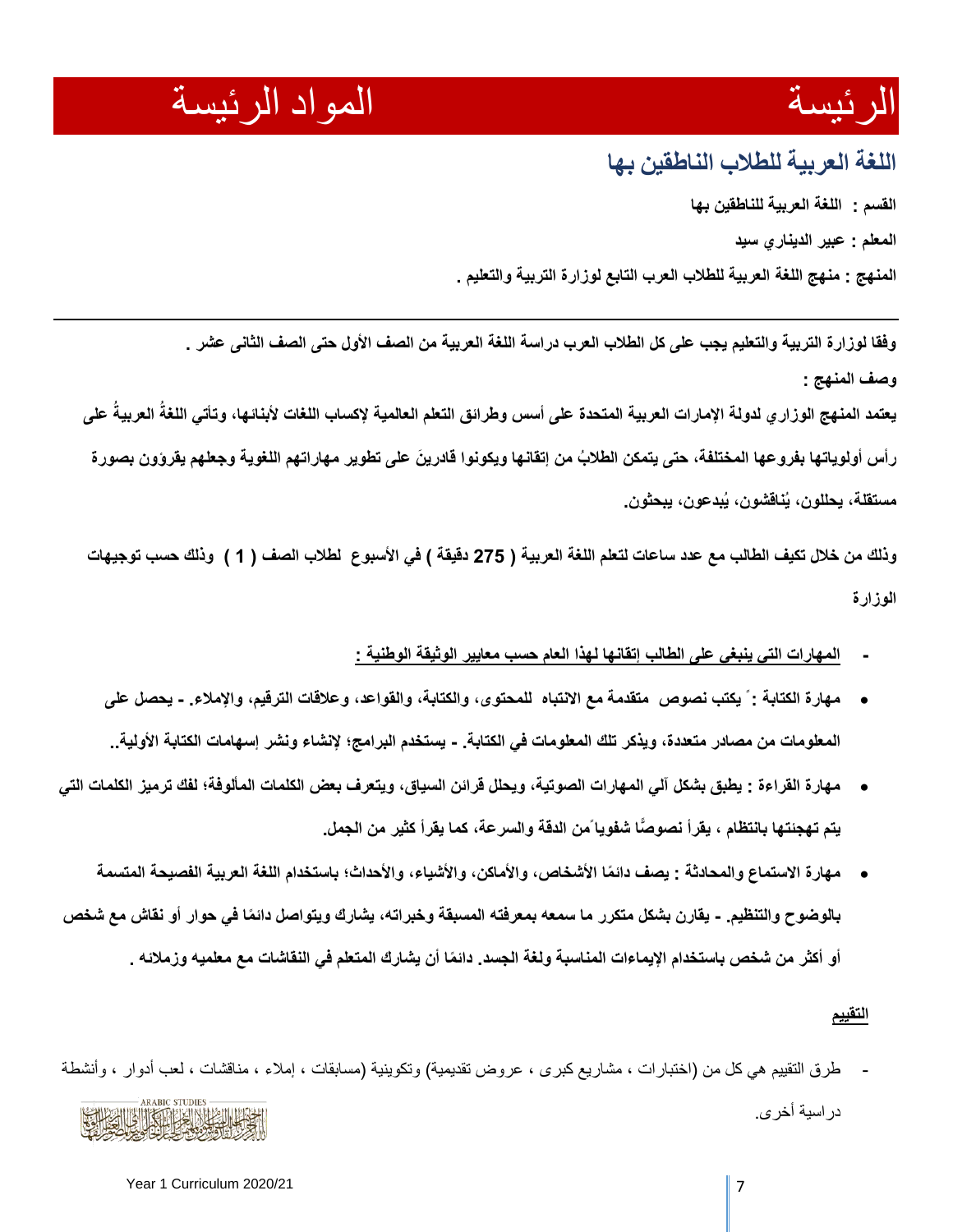



### **ARABIC:**

#### **Course**: MOE Arabic curriculum (non-Arabs)

According to the Ministry of Education ruling, it is compulsory that students study Arabic from year 1 to year 9.

#### **Course Description:**

Students receive 4 Arabic lessons a week (55 minutes each). We have two sections for each year group (Arabic for Arabs and Arabic for Non-Arabs)

**Arabic for Non - Arabs:** This course is designed for non-native speakers and uses a communicative language approach. This approach focuses on the importance of making learning the language communicative and relevant to everyday life through utilising activities and topics that focus on the receptive skills mainly, listening and the productive skills mainly, and speaking. By focusing on those communicative skills we aim to produce learners who are "functional" in the language and who understand the nuances of the Arab culture they live in. In addition to that, students will learn to write from right to left Arabic script and alphabet. Students should start to read and write with a certain degree of fluency

#### **What will students learn?**

#### **According to the framework for learning Arabic as an additional language:**

| <b>YEARS OF STUDY</b> | <b>LISTENING</b>                                                                                                                                                                                                                                                  | <b>SPEAKING</b>                                                                                                                                                                                                                                                                             | <b>READING</b>                                                                                                                                                                                                             | <b>WRITING</b>                                                                                                                                                                                                                               |
|-----------------------|-------------------------------------------------------------------------------------------------------------------------------------------------------------------------------------------------------------------------------------------------------------------|---------------------------------------------------------------------------------------------------------------------------------------------------------------------------------------------------------------------------------------------------------------------------------------------|----------------------------------------------------------------------------------------------------------------------------------------------------------------------------------------------------------------------------|----------------------------------------------------------------------------------------------------------------------------------------------------------------------------------------------------------------------------------------------|
| One Year              | The listener can sometimes<br>recognize single words or<br>common expressions if<br>these are in context.<br>The listener shows very<br>little understanding of<br>verbal messages even in<br>their simplest context and<br>in personal and social<br>situations. | The speaker, if given enough<br>time and hints, can<br>exchange greetings and<br>introduce himself, and can<br>name a few familiar items<br>related to his direct<br>environment.<br>The speaker cannot engage<br>٠<br>in a genuine conversation<br>about familiar or unfamiliar<br>topics. | The reader can recognize a<br>number of letters and<br>vocalization markers.<br>The reader can sometimes<br>$\bullet$<br>recognize some common<br>words or often used<br>phrases presented within a<br>supporting context. | The writer can copy familiar<br>٠<br>words and phrases using<br>letters he learned.<br>If given enough time and<br>hints, the writer can write a<br>limited number of words<br>and phrases from memory,<br>but errors are to be<br>expected. |

#### **Assessment:**

Assessment methods are both summative (tests, major projects, and presentations) and formative (quizzes, dictation, discussions, role-plays, and other class activities

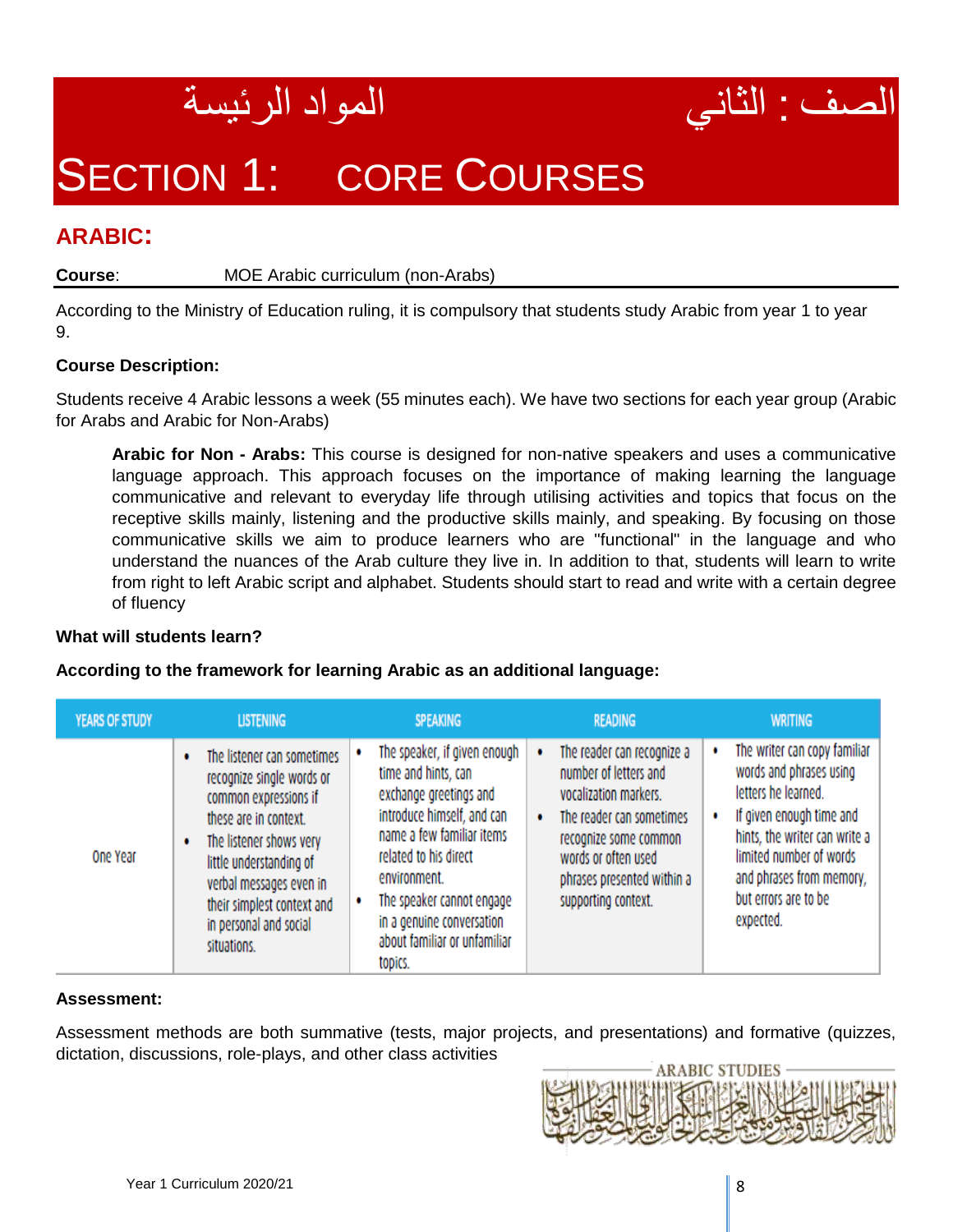### **ISLAMIC:**

**Course:** MOE Islamic curriculum (Arabs – Non- Arabs)



According to the Ministry of Education ruling, it is compulsory that Muslim students study Islamic studies.

#### **Course Description:**

Students receive 2 Islamic lessons a week (55 minutes each). We have two sections for each year group (Islamic for Arabs and Islamic for Non-Arabs)

We hope every Muslim student at CIS is proud to be a Muslim and learns the basic knowledge of the religion. Our aim is acknowledging all Muslim students regarding the pillars of Islam, the Islamic faith and morals and is able to efficiently apply to life. To increase the knowledge of Islam we share with students, the stories of prophets, manners of living in a Muslim's life. We also pay attention to the religious occasions such as Eid Al-fitar and Eid Aladha, so that students realise their importance and value. All the resources will be available in our website [http://islamic.cis-dubai.com/.](http://islamic.cis-dubai.com/)



#### **What will students learn?**

Cambridge's Islamic Education Syllabus is based on UAE recommended Curriculum of study and aims to develop in learners the following:

- An understanding of the concepts of commitment (Islam) and faith (Imaan) in a religious tradition.
- An awareness of how spiritual and moral issues (Ihsaan) permeate life experiences and the manner in which those may relate to students' own lives.
- A respect for the diverse range of religious and cultural traditions in the UAE and the wider world.
- A range of investigative, critical and moral thinking skills to enable them to make informed choices and decisions

#### **Assessment:**

Student's assessment will include formative and summative evaluations. Informal assessments will include teacher observations, whole class and group discussions, oral recitation and daily coursework sheets. Formal assessments include projects, quizzes, tests, and oral testing for Qurán memorization and Suwar's meanings.

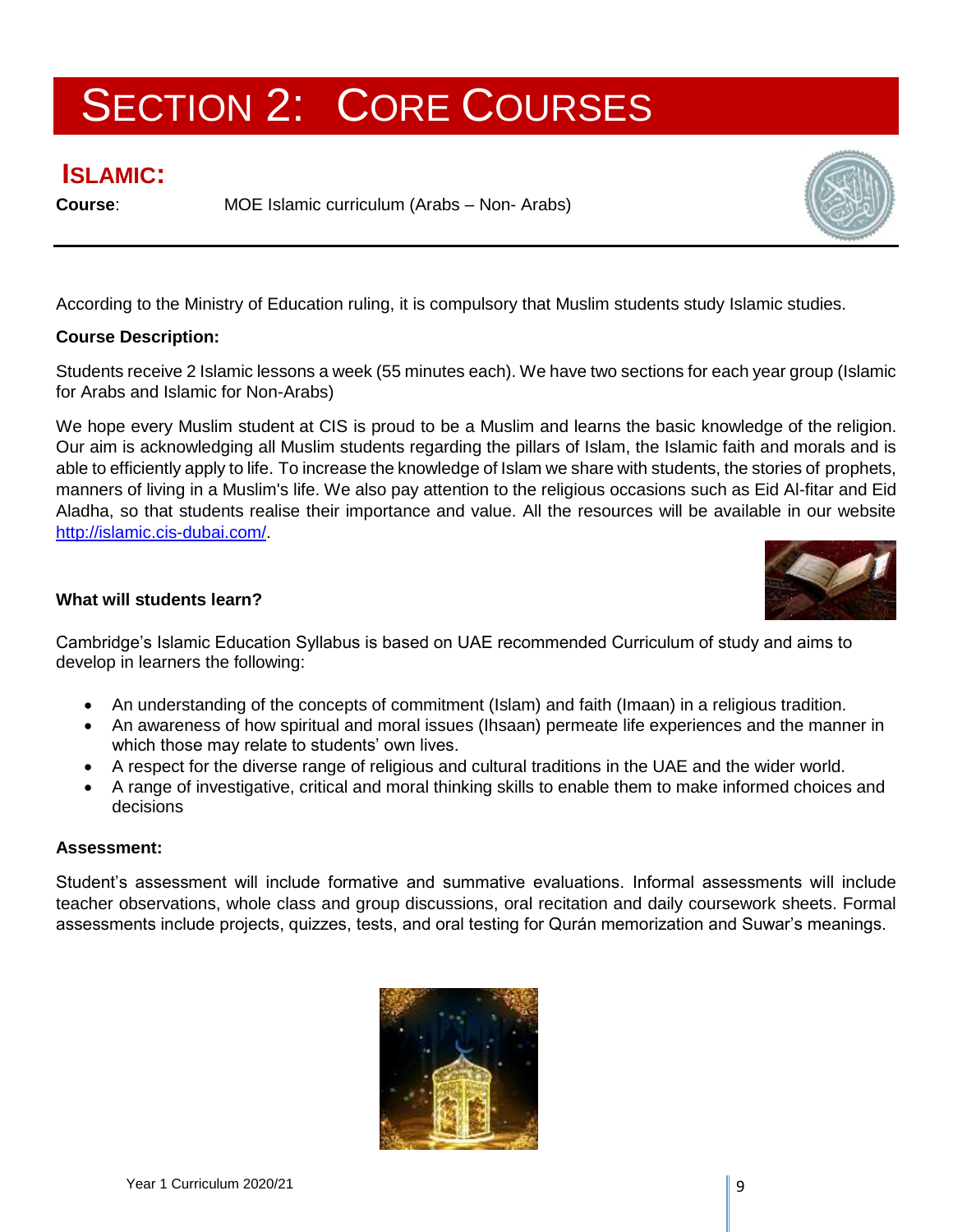## SECTION 3: NON CORE COURSES

## **FRENCH:**

#### **Course**: English National Curriculum – French

Learning a foreign language is a liberation from insularity and provides an opening to other cultures. A highquality languages education should foster pupils' curiosity and deepen their understanding of the world.

#### **Course Description:**

The national curriculum for languages aims to ensure that all pupils:

- understand and respond to spoken language from a variety of authentic sources
- speak with increasing confidence, fluency and spontaneity, finding ways of communicating what they want to say, including through discussion and asking questions, and continually improving the accuracy of their pronunciation and intonation

#### **What will students learn?**

- listen attentively to spoken language and show understanding by joining in and responding
- explore the patterns and sounds of language through songs and rhymes and link the spelling, sound and meaning of words
- engage in simple conversations in familiar topics; ask and answer questions; express opinions and respond to those of others
- speak in sentences, using familiar vocabulary, phrases and basic language structures
- develop accurate pronunciation and intonation so that others understand when they are reading aloud or using familiar words and phrases
- present ideas and information orally to a range of audiences
- read carefully and show understanding of words, phrases and simple writing
- appreciate stories, songs, poems and rhymes in the language
- broaden their vocabulary and develop their ability to understand new words that are introduced into familiar written material
- say phrases from memory, and adapt these to create new sentences, to express ideas clearly
- describe people, places, things and actions orally\*
- understand basic grammar appropriate to the language being studied, including (where relevant): feminine, masculine and neuter forms and the conjugation of high-frequency verbs; key features and patterns of the language; how to apply these, for instance, to build sentences; and how these differ from or are similar to English.

#### **Assessment:**

Student assessment will include both formal and informal assessment.

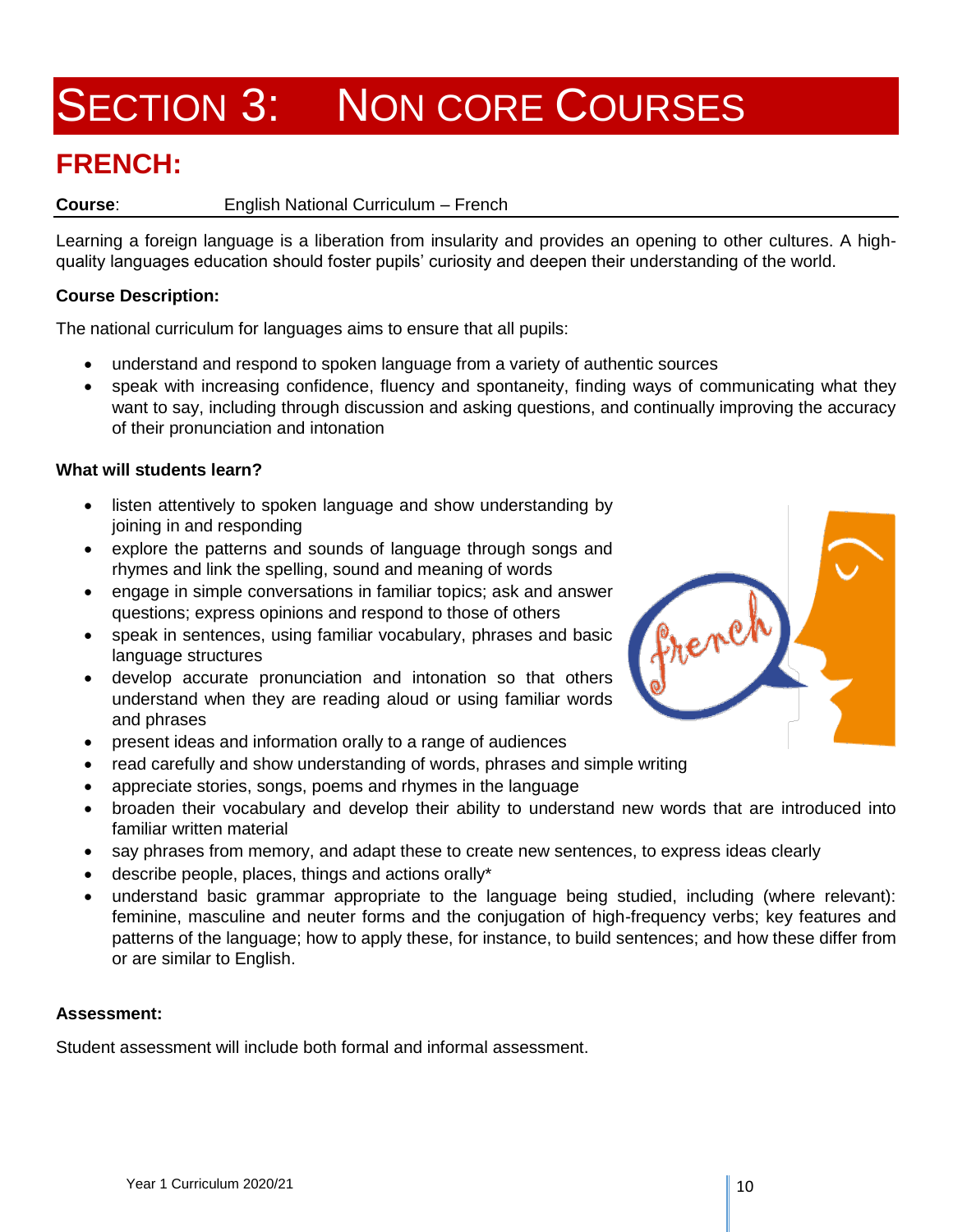### **UAE SOCIAL STUDIES:**

#### **Course**: MOE UAE Social Studies curriculum

According to the Ministry of Education ruling, it is compulsory that students study UAE Social Studies. Students receive 1 social studies lessons a week (55 minutes).

#### **Course Description:**

Social Studies program provides the student with an orientation to their place in the world both in terms of location and time. It explores the ways in which different peoples acquire and use resources and the way in which they organize and govern themselves to create productive societies. Students also learn the mutual impact people and landforms have on each other and the importance of geography in understanding the human condition. To assist students in their studies they learn to use maps, globes and a wide range of print and electronic resources. Social Studies units are often integrated with the writing program to provide an authentic context for student writing.

#### **What will students learn?**

Topics of study include but are not limited to:

- UAE Connecting to the World Looking at UAE's location in the continent and on the globe, students will explore landforms and how societies interact with their environments. Common commodities and natural resources, imports and exports, transportation, and other aspects of looking at how parts of the world are interconnected.
- UAE, Yesterday, Today and Tomorrow: Students will learn about the roots of UAE and its role in history, moving through history to the present day, and projecting UAE's role in the future.

#### **The study will focus on the following key areas:**

#### **Knowledge of Social Studies component**

- History-students show knowledge of how significant events and developments have impact and play a role in constituting other communities in the region over different periods of time and in different places
- Geography- students are able to show knowledge of the earth, its properties and how such are related to human interactions as well as between human societies and the natural environment
- National Identity- students show sense of belonging and loyalty to his/her country and society. Students are able to share the basis and different forms and duties of the government and role of members of the society
- Economics-Students understand how markets operate and the role of government in the development of national economy.

**Assessment:** Assessment methods are both summative (tests, major projects, and presentations) and formative (quizzes, discussions, role-plays, and other class activities.)

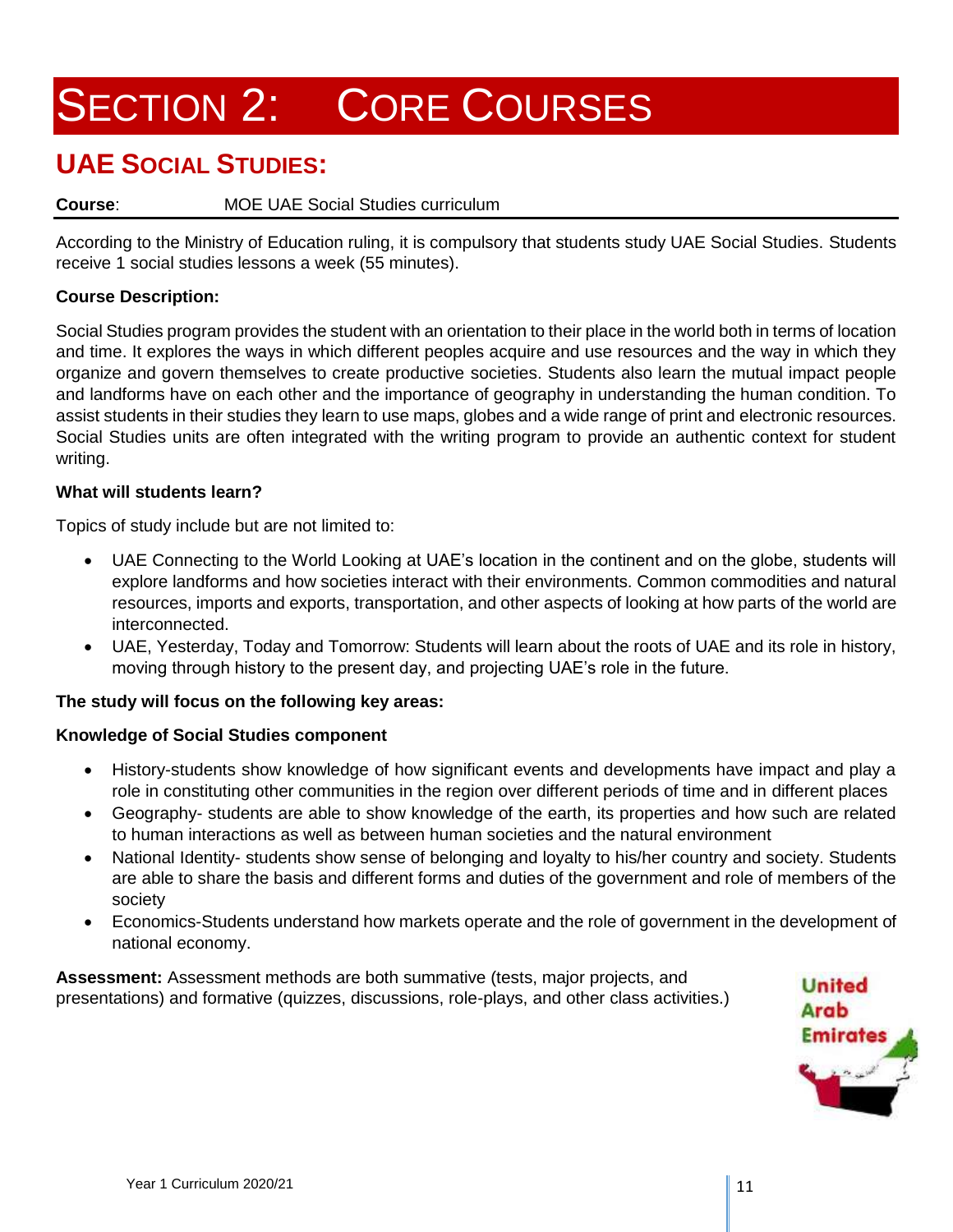### **ENGLISH:**

**Course**: English National Curriculum – English

English is a mandatory course that is studied substantially from FS2 onwards.

#### **Course Description:**

The overarching aim for English in the national curriculum is to promote high standards of language and literacy by equipping pupils with a strong command of the spoken and written word, and to develop their love of literature through widespread reading for enjoyment. The national curriculum for English aims to ensure that all pupils:

- read easily, fluently and with good understanding
- develop the habit of reading widely and often, for both pleasure and information
- acquire a wide vocabulary, an understanding of grammar and knowledge of linguistic conventions for reading, writing and spoken language
- appreciate our rich and varied literary heritage
- write clearly, accurately and coherently, adapting their language and style in and for a range of contexts, purposes and audiences
- use discussion in order to learn; they should be able to elaborate and explain clearly their understanding and ideas
- are competent in the arts of speaking and listening, making formal presentations, demonstrating to others and participating in debate

#### **What will students learn?**

Year 1 students will be taught:

| <b>READING</b>                                                                                                                                                                                                                                                                                                                                                                                                                                                                                                                                                                                                                                                                                                                                                                                                                                                                                                                                                                                                                                                                         | <b>WRITING</b>                                                                                                                                                                                                                                                                                                                                                                                                                                                                                                                                                                                                                                                                                                                                                                                                                                                                                                                                                                                                                  | <b>GRAMMAR AND VOCABULARY</b>                                                                                                                                                                                                                                                                                                                                                                                                                                                                                                                                                                                                                                                                                                                                                                                                     |
|----------------------------------------------------------------------------------------------------------------------------------------------------------------------------------------------------------------------------------------------------------------------------------------------------------------------------------------------------------------------------------------------------------------------------------------------------------------------------------------------------------------------------------------------------------------------------------------------------------------------------------------------------------------------------------------------------------------------------------------------------------------------------------------------------------------------------------------------------------------------------------------------------------------------------------------------------------------------------------------------------------------------------------------------------------------------------------------|---------------------------------------------------------------------------------------------------------------------------------------------------------------------------------------------------------------------------------------------------------------------------------------------------------------------------------------------------------------------------------------------------------------------------------------------------------------------------------------------------------------------------------------------------------------------------------------------------------------------------------------------------------------------------------------------------------------------------------------------------------------------------------------------------------------------------------------------------------------------------------------------------------------------------------------------------------------------------------------------------------------------------------|-----------------------------------------------------------------------------------------------------------------------------------------------------------------------------------------------------------------------------------------------------------------------------------------------------------------------------------------------------------------------------------------------------------------------------------------------------------------------------------------------------------------------------------------------------------------------------------------------------------------------------------------------------------------------------------------------------------------------------------------------------------------------------------------------------------------------------------|
| apply phonic knowledge and skills as<br>٠<br>the route to decode words<br>respond speedily with the correct<br>$\bullet$<br>sound to graphemes (letters or groups<br>of letters) for all 40+ phonemes,<br>including, where applicable, alternative<br>sounds for graphemes<br>read accurately by blending sounds in<br>$\bullet$<br>unfamiliar words containing GPCs that<br>have been taught<br>read common exception words, noting<br>$\bullet$<br>unusual correspondences between<br>spelling and sound and where these<br>occur in the word<br>read words containing taught GPCs<br>$\bullet$<br>and $-s$ , $-es$ , $-ing$ , $-ed$ , $-er$ and $-est$<br>endings<br>read other words of more than one<br>syllable that contain taught GPCs<br>read words with contractions [for<br>example, I'm, I'll, we'll], and understand<br>that the apostrophe represents the<br>omitted letter(s)<br>read aloud accurately books that are<br>$\bullet$<br>consistent with their developing phonic<br>knowledge and that do not require them<br>to use other strategies to work out<br>words | words containing each of the 40+<br>٠<br>phonemes already taught<br>common exception words<br>$\bullet$<br>the days of the week<br>$\bullet$<br>name the letters of the alphabet:<br>$\bullet$<br>naming the letters of the alphabet in<br>$\bullet$<br>order<br>using letter names to distinguish<br>$\bullet$<br>between alternative spellings of the<br>same sound<br>add prefixes and suffixes:<br>$\bullet$<br>using the spelling rule for adding -<br>$\bullet$<br>s or -es as the plural marker for<br>nouns and the third person singular<br>marker for verbs<br>using the prefix un-<br>$\bullet$<br>using -ing, -ed, -er and -est where<br>$\bullet$<br>no change is needed in the spelling<br>of root words [for example, helping,<br>helped, helper, eating, quicker,<br>quickest)<br>apply simple spelling rules<br>$\bullet$<br>write<br>from<br>memory<br>simple<br>sentences dictated by the teacher<br>that include words using the GPCs<br>and common exception words<br>taught so far.<br><b>Handwriting</b> | Regular plural noun suffixes $-s$ or $-es$ [for<br>example, dog, dogs; wish, wishes], including<br>the effects of these suffixes on the meaning of<br>the noun<br><b>Suffixes</b> that can be added to <b>verbs</b> where no<br>change is needed in the spelling of root words<br>(e.g., helping, helped, helper)<br>How the <b>prefix</b> $un-$ changes the meaning of<br>verbs and adjectives [negation, for example,<br>unkind, or undoing: untie the boat<br>joining words and joining clauses<br>using and<br>beginning to punctuate sentences<br>$\bullet$<br>using a capital letter and a full stop,<br>question mark or exclamation mark<br>using a capital letter for names of<br>people, places, the days of the week,<br>and the personal pronoun 'I'<br>Sequencing sentences to form short<br>$\bullet$<br>narratives |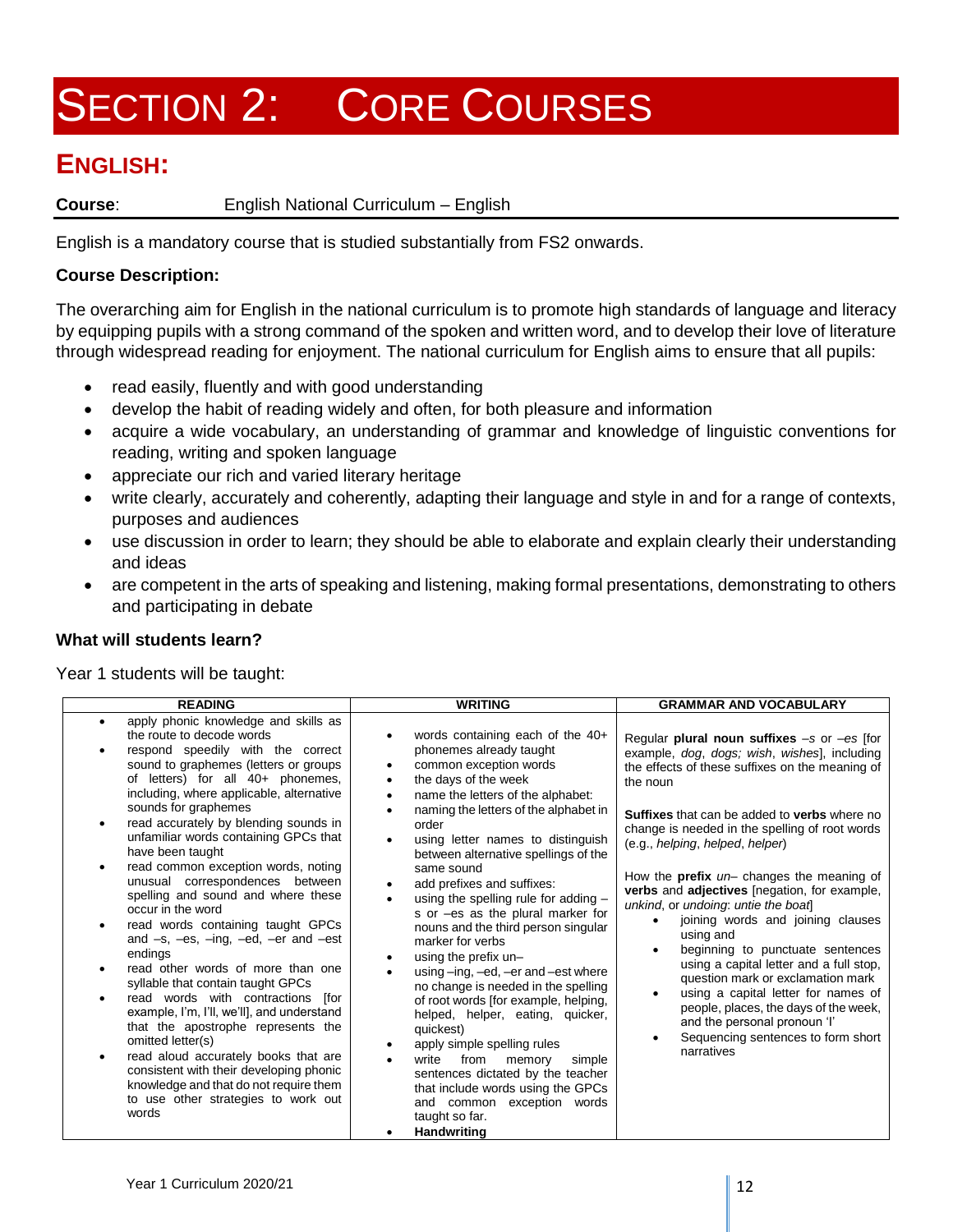| $\bullet$<br>$\bullet$<br>$\bullet$<br>٠<br>$\bullet$<br>$\bullet$<br>٠<br>$\bullet$<br>$\bullet$<br>$\bullet$<br>٠<br>$\bullet$ | re-read these books to build up their<br>fluency and confidence in word<br>reading.<br>develop pleasure in reading, motivation<br>to read, vocabulary and understanding<br>by:<br>listening to and discussing a wide<br>range of poems, stories and non-fiction<br>at a level beyond that at which they can<br>read independently<br>being encouraged to link what they<br>read or hear read to their own<br>experiences<br>becoming very familiar with key stories,<br>fairy stories and traditional tales,<br>retelling them and considering their<br>characteristics<br>recognising and joining in with<br>predictable phrases<br>learning to appreciate rhymes and<br>poems, and to recite some by heart<br>discussing word meanings, linking new<br>meanings to those already known<br>understand both the books they can<br>already read accurately and fluently<br>and those they listen to by:<br>drawing on what they already know or<br>background information<br>and<br>on<br>vocabulary provided by the teacher<br>checking that the text makes sense to<br>them as they read and correcting<br>inaccurate reading<br>discussing the significance of the title<br>and events<br>making inferences based on what is<br>being said and done<br>predicting what might happen based on<br>what has been read so far<br>participate in discussion about what is<br>read to them, taking turns and listening<br>to what others say<br>explain clearly their understanding of<br>what is read to them. | sit correctly at a table, holding a<br>$\bullet$<br>pencil comfortably and correctly<br>begin to form lower-case letters in<br>$\bullet$<br>the correct direction, starting and<br>finishing in the right place<br>form capital letters<br>٠<br>form digits 0-9<br>$\bullet$<br>understand which letters belong to<br>$\bullet$<br>which handwriting 'families' (i.e.,<br>letters that are formed in similar<br>ways) and to practise these.<br>write sentences by:<br>$\bullet$<br>saying out loud what they are going<br>$\bullet$<br>to write about<br>composing a sentence orally before<br>$\bullet$<br>writing it<br>sequencing sentences to form<br>$\bullet$<br>short narratives<br>re-reading what they have written<br>$\bullet$<br>to check that it makes sense<br>discuss what they have written with<br>$\bullet$<br>the teacher or other pupils<br>read aloud their writing clearly<br>$\bullet$<br>enough to be heard by their peers<br>and the teacher. |  |
|----------------------------------------------------------------------------------------------------------------------------------|-------------------------------------------------------------------------------------------------------------------------------------------------------------------------------------------------------------------------------------------------------------------------------------------------------------------------------------------------------------------------------------------------------------------------------------------------------------------------------------------------------------------------------------------------------------------------------------------------------------------------------------------------------------------------------------------------------------------------------------------------------------------------------------------------------------------------------------------------------------------------------------------------------------------------------------------------------------------------------------------------------------------------------------------------------------------------------------------------------------------------------------------------------------------------------------------------------------------------------------------------------------------------------------------------------------------------------------------------------------------------------------------------------------------------------------------------------------------------------------------------------------|-------------------------------------------------------------------------------------------------------------------------------------------------------------------------------------------------------------------------------------------------------------------------------------------------------------------------------------------------------------------------------------------------------------------------------------------------------------------------------------------------------------------------------------------------------------------------------------------------------------------------------------------------------------------------------------------------------------------------------------------------------------------------------------------------------------------------------------------------------------------------------------------------------------------------------------------------------------------------|--|

#### **Assessment:**

Student assessment will include informal and formal assessment. Assessment will include observation of class participation, oral presentations, written anthologies, extended writing, vocabulary, spelling tests, reading responses, and reading comprehension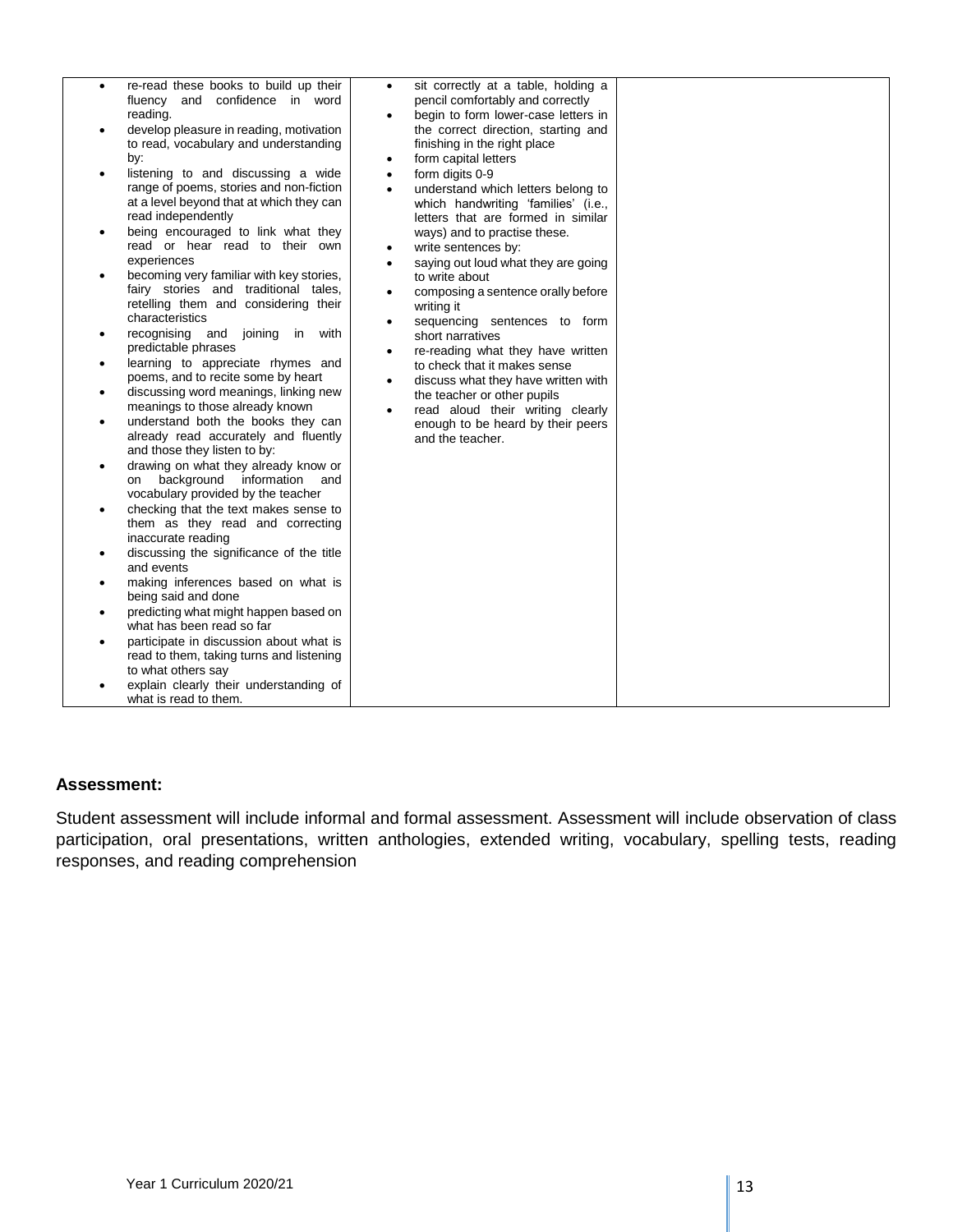### **MATHS:**

**Course**: English National Curriculum – Mathematics

Maths is a mandatory course that is studied substantially from FS2 onwards.

#### **Course Description:**

The National Curriculum for Mathematics aims to ensure that all pupils:

- become fluent in the fundamentals of mathematics, including through varied and frequent practice with increasingly complex problems over time, so that pupils develop conceptual understanding and the ability to recall and apply knowledge rapidly and accurately.
- reason mathematically by following a line of enquiry, conjecturing relationships and generalisations, and developing an argument, justification or proof using mathematical language
- can solve problems by applying their mathematics to a variety of routine and non-routine problems with increasing sophistication, including breaking down problems into a series of simpler steps and persevering in seeking solutions

#### **What will students learn?**

In Year 1 students will be taught:

Number and Place Value

- count to and across 100, forwards and backwards, beginning with 0 or 1, or from any given number
- count, read and write numbers to 100 in numerals; count in multiples of twos, fives and tens
- given a number, identify one more and one less
- identify and represent numbers using objects and pictorial representations including the number line, and use the language of: equal to, more than, less than (fewer), most, least
- read and write numbers from 1 to 20 in numerals and words.

Addition and Subtraction

- read, write and interpret mathematical statements involving addition  $(+)$ , subtraction  $(-)$  and equals  $(=)$ signs
- represent and use number bonds and related subtraction facts within 20
- add and subtract one-digit and two-digit numbers to 20, including zero
- solve one-step problems that involve addition and subtraction, using concrete objects and pictorial representations, and missing number problems such as  $7 = \square - 9$ .

Multiplication and Division

solve one-step problems involving multiplication and division, by calculating the answer using concrete objects, pictorial representations and arrays with the support of the teacher.

#### **Fractions**

- fractions (including decimals and percentages)
- recognise, find and name a half as one of two equal parts of an object, shape or quantity
- recognise, find and name a quarter as one of four equal parts of an object, shape or quantity.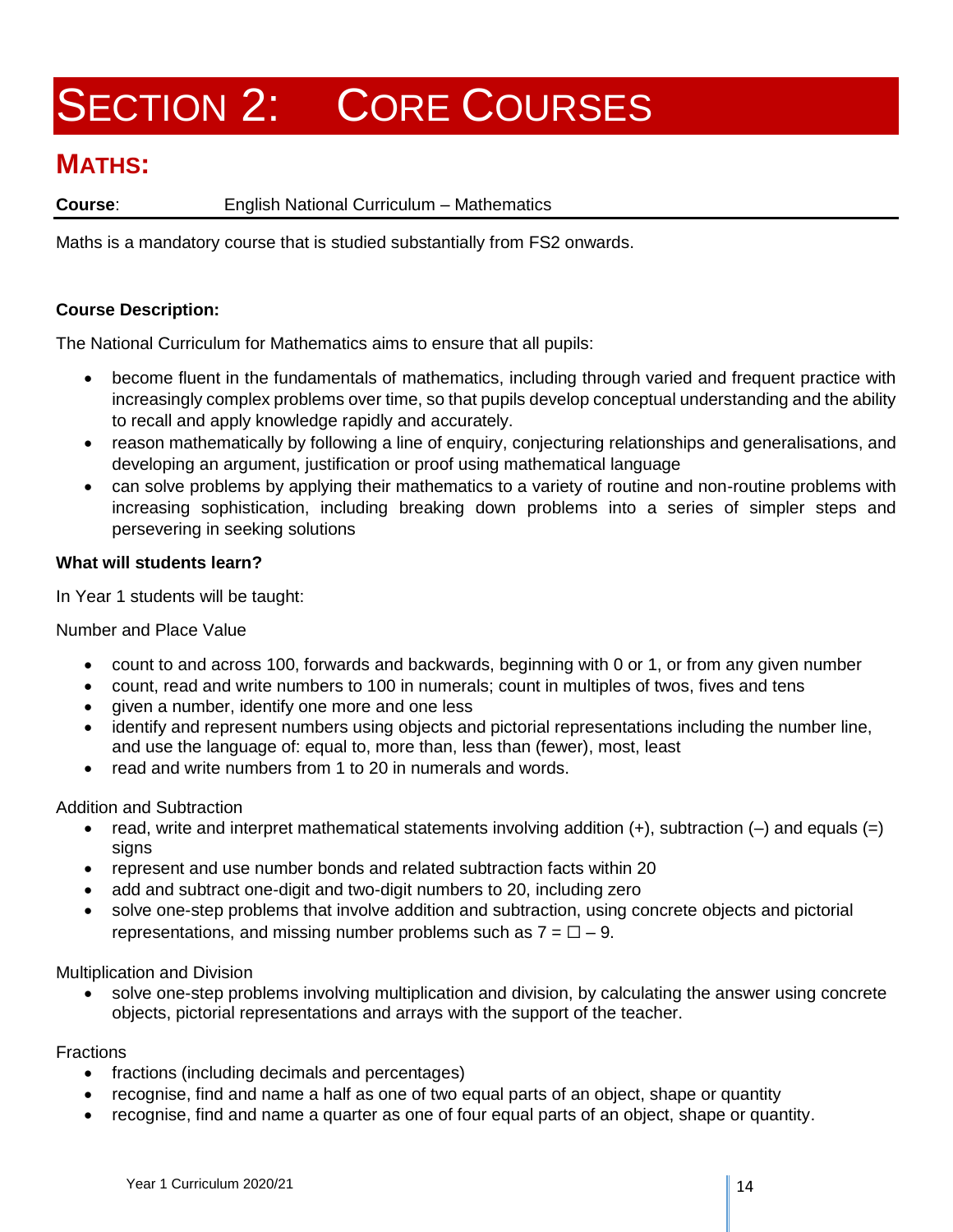**Measurement** 

- compare, describe and solve practical problems for:
- lengths and heights [for example, long/short, longer/shorter, tall/short, double/half]
- $\checkmark$  mass/weight [for example, heavy/light, heavier than, lighter than]
- $\checkmark$  capacity and volume [for example, full/empty, more than, less than, half, half full, quarter]
- $\checkmark$  time [for example, quicker, slower, earlier, later]
- measure and begin to record the following: lengths and heights mass/weight capacity and volume time (hours, minutes, seconds)
- recognise and know the value of different denominations of coins and notes
- sequence events in chronological order using language [for example, before and after, next, first, today, yesterday, tomorrow, morning, afternoon and evening]
- recognise and use language relating to dates, including days of the week, weeks, months and years
- tell the time to the hour and half past the hour and draw the hands on a clock face to show these times.

Geometry - properties of space

• recognise and name common 2-d and 3-d shapes, including: 2-d shapes [for example, rectangles (including squares), circles and triangles] 3-d shapes [for example, cuboids (including cubes), pyramids and spheres].

Geometry - position and direction

• describe position, direction and movement, including whole, half, quarter and three-quarter turns.

#### **Assessment:**

Student assessment will include informal and formal assessment. Assessment will also include completion of homework, class participation, quizzes, tests, mathematical investigations, assignments and projects.

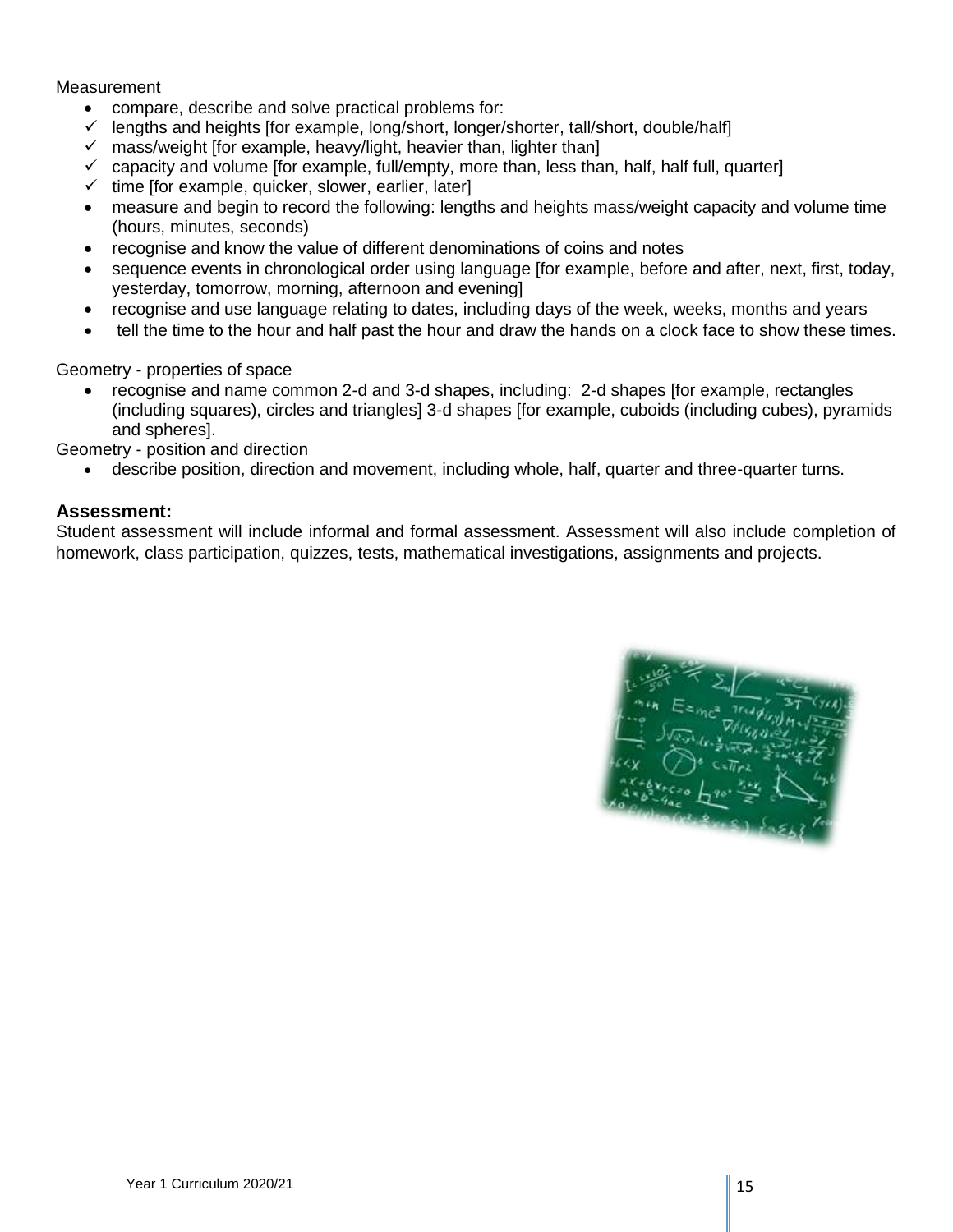### **SCIENCE:**

#### **Course**: English National Curriculum – Science

A high-quality science education provides the foundations for understanding the world through the specific disciplines of biology, chemistry and physics.

#### **Course Description:**

The national curriculum for Science aims to ensure that all pupils:

- develop scientific knowledge and conceptual understanding through the specific disciplines of biology, chemistry and physics
- develop understanding of the nature, processes and methods of science through different types of science enquiries that help them to answer scientific questions about the world around them
- are equipped with the scientific knowledge required to understand the uses and implications of science, today and for the future.

#### **What will students learn?**

Year 1 students will be taught:

#### **Plants:**

- identify and name a variety of common wild and garden plants, including deciduous and evergreen trees
- identify and describe the basic structure of a variety of common flowering plants, including trees

#### **Animals, including humans**

- identify and name a variety of common animals including fish, amphibians, reptiles, birds and mammals
- identify and name a variety of common animals that are carnivores, herbivores and omnivores
- describe and compare the structure of a variety of common animals (fish, amphibians, reptiles, birds and mammals including pets)
- identify, name, draw and label the basic parts of the human body and say which part of the body is associated with each sense

#### **Everyday materials**

- distinguish between an object and the material from which it is made
- identify and name a variety of everyday materials, including wood, plastic, glass, metal, water and rock
- describe the simple physical properties of a variety of everyday materials
- compare and group together a variety of everyday materials on the basis of their simple physical properties

#### **Seasonal changes**

- observe changes across the 4 seasons
- observe and describe weather associated with the seasons and how day length varies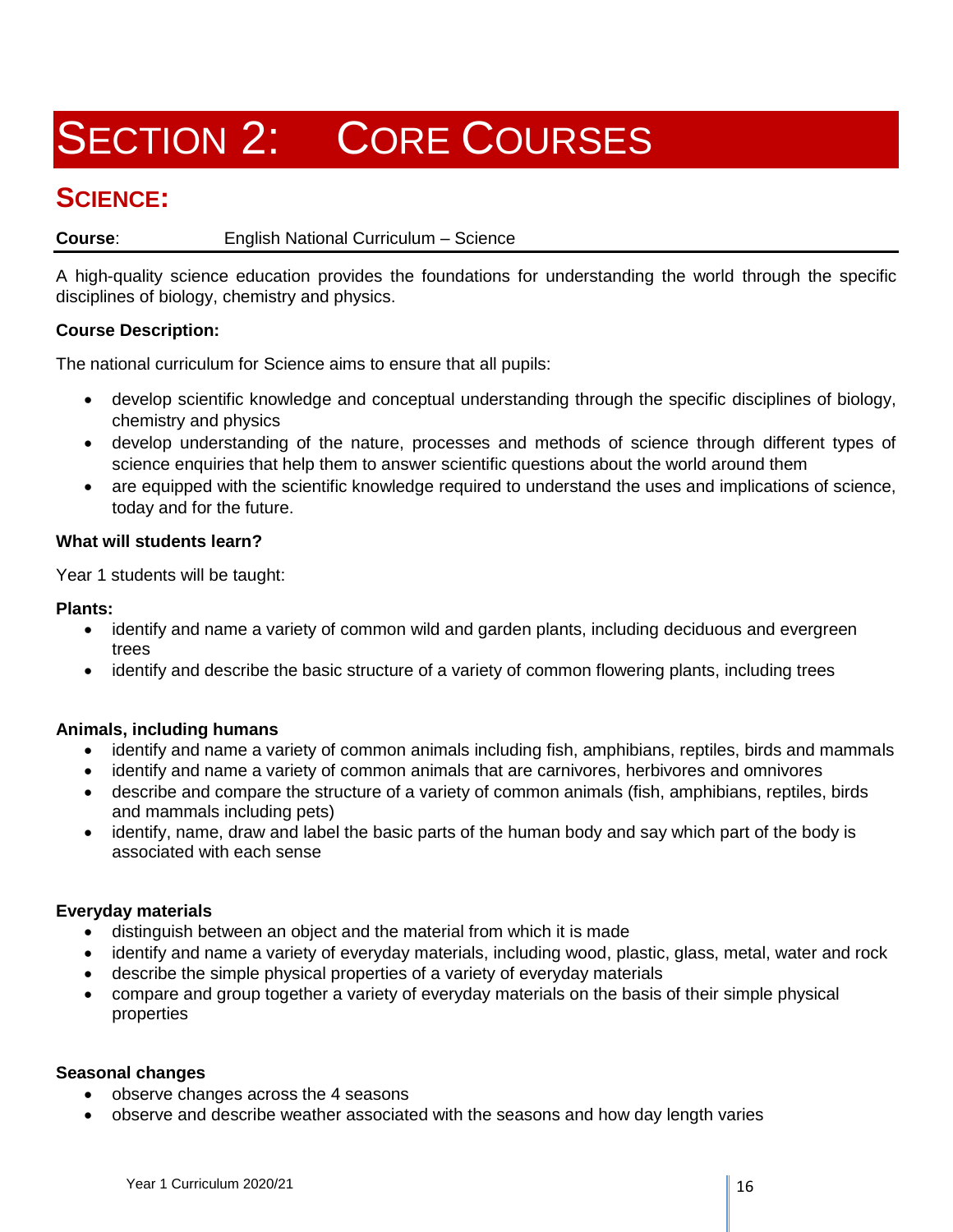#### **Working scientifically**

To use the following practical scientific methods, processes and skills through the teaching of the programme of study content:

- asking simple questions and recognising that they can be answered in different ways
- observing closely, using simple equipment
- performing simple tests
- identifying and classifying
- using their observations and ideas to suggest answers to questions
- gathering and recording data to help in answering questions

#### **Assessment:**

Student assessment will include informal and formal assessment. Assessment will also include completion of homework, class participation, quizzes, tests, investigations, and projects.

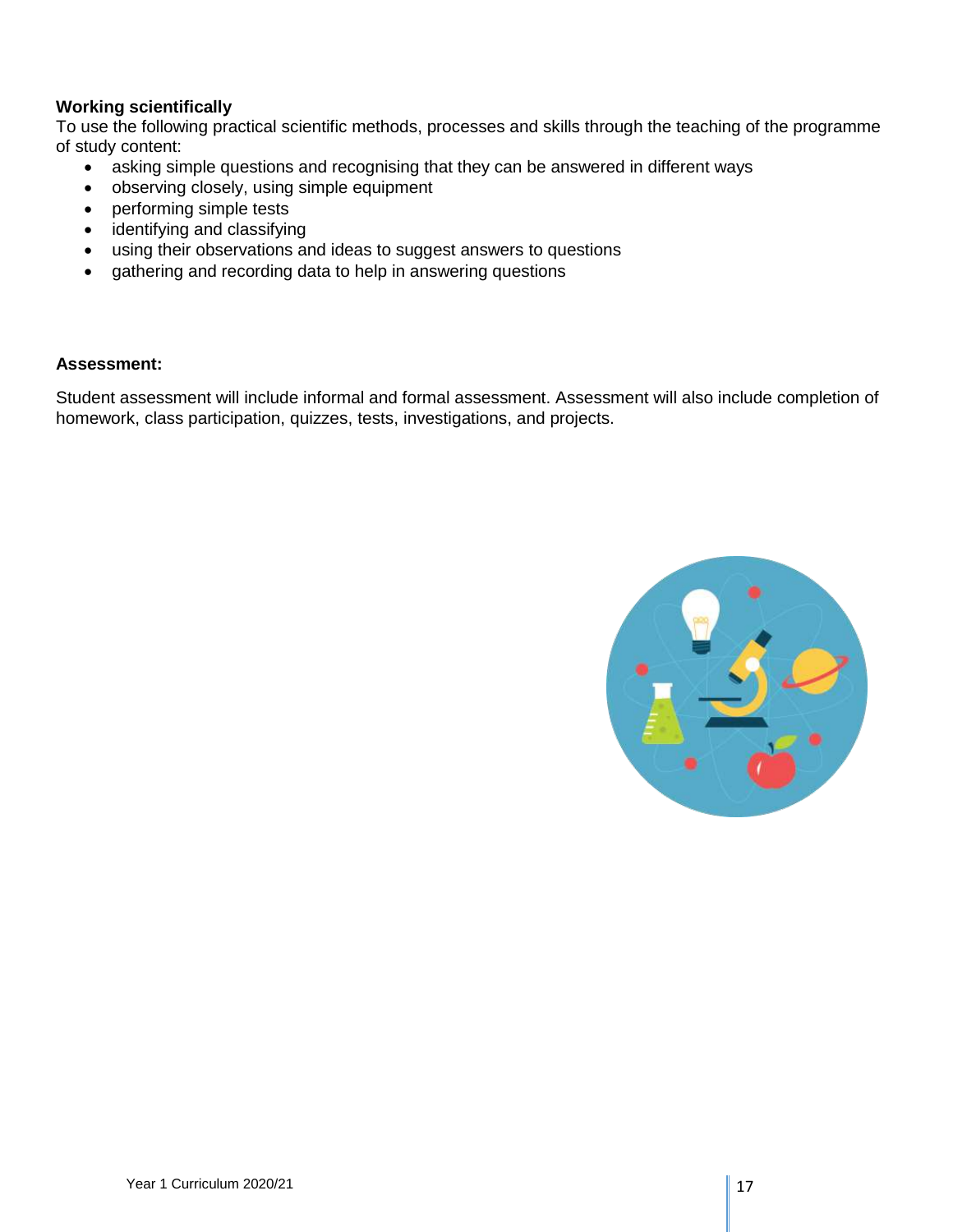### **ART:**

#### **Course**: English National Curriculum – Art

Students broaden specified studio skills in the areas of drawing, painting, printmaking, and design. Emphasis is on the development of artistic skills in various media. Creative problem solving and experimentation continue, with an aim to begin development of personal style.



#### **Course Description:**

The national curriculum for Art and Design aims to ensure that all pupils:

- Produce creative work, exploring their ideas and recording their experiences.
- Become proficient in drawing, painting, sculpture and other art, craft and design techniques.
- Evaluate and analyse creative works using the language of art, craft and design.
- Know about great artists, craft makers and designers, and understand the historical and cultural development of their art forms.

#### **What will students learn?**

Throughout Key Stage 1 (Year 1 - 5) students will be taught:

- To develop their techniques, including their control and their use of materials, with creativity, experimentation and an increasing awareness of different kinds of art, craft and design.
- To create sketch books to record their observations and use them to review and revisit ideas
- To improve their mastery of art and design techniques, including drawing, painting and sculpture with a range of materials [for example, pencil, charcoal, paint, clay]
- About great artists, architects and designers in history.

#### **Assessment:**

Teacher observation, participation in class, sketch folder, and projects used to assess students.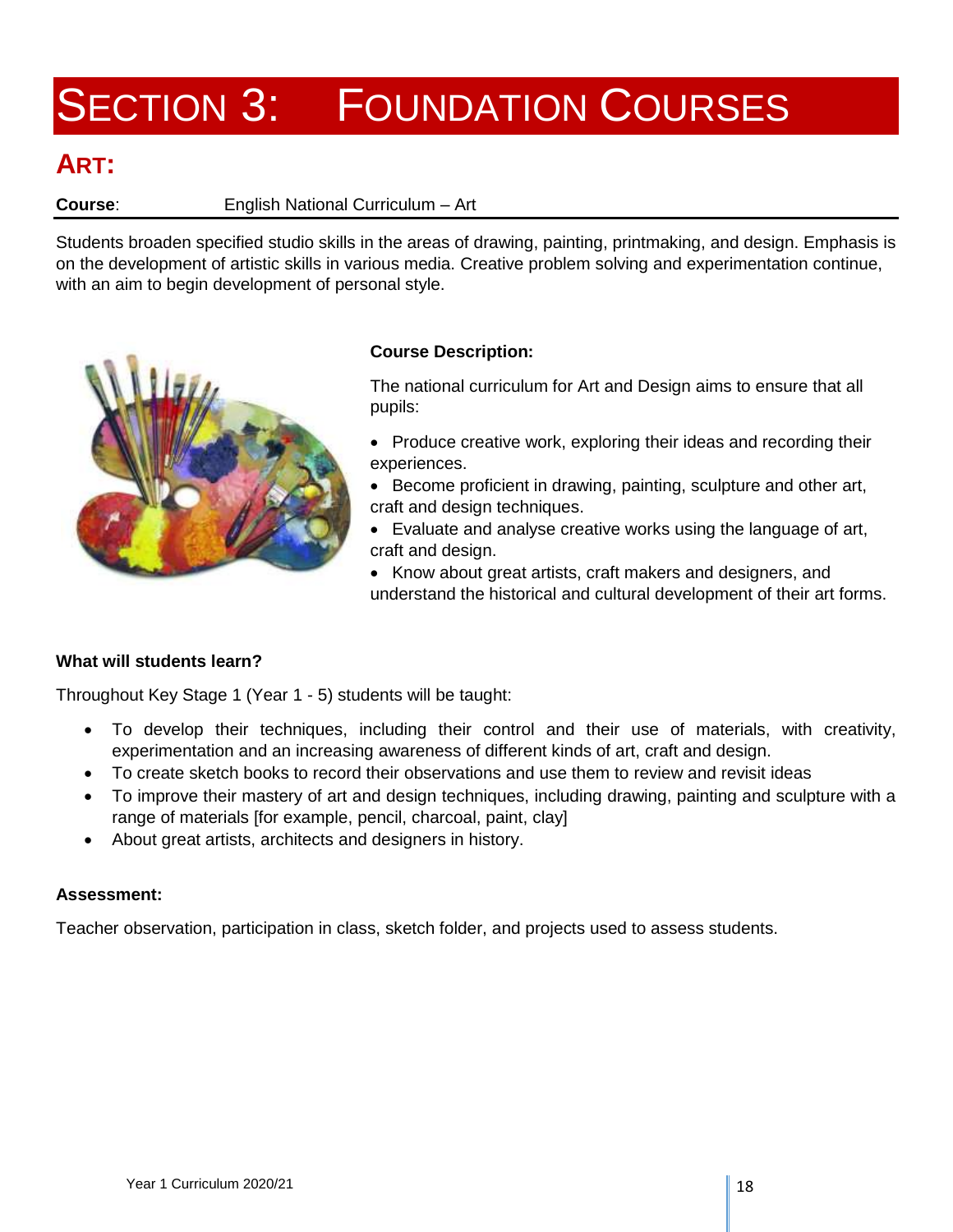### **GEOGRAPHY:**

#### **Course**: English National Curriculum – Geography

Students will be taught a wide range of skills from questioning to enquiry and thinking skills whilst looking at relevant and current Geographical topics and issues.

#### **Course Description:**

The national curriculum for Geography aims to ensure that all pupils:

- Develop contextual knowledge of the location of globally significant places both terrestrial and marine – including their defining physical and human characteristics and how these provide a geographical context for understanding the actions of processes
- Understand the processes that give rise to key physical and human geographical features of the world, how these are interdependent and how they bring about spatial variation and change over time
- Are competent in the geographical skills needed to:
	- $\circ$  collect, analyse and communicate with a range of data gathered through experiences of fieldwork that deepen their understanding of geographical processes
	- o interpret a range of sources of geographical information, including maps, diagrams, globes, aerial photographs and Geographical Information Systems (GIS)
	- o communicate geographical information in a variety of ways, including through maps, numerical and quantitative skills and writing at length.

#### **What will students learn?**

Throughout key stage 1 (Year 1- 2) students will be taught:

- Locational knowledge extend their locational knowledge and deepen their spatial awareness of the world's countries using maps of the world
- Place Knowledge understand geographical similarities, differences and links between places through the study of human and physical geography of a region
- Human and physical geography understand how human and physical processes interact to influence, and change landscapes, environments and the climate; and how human activity relies on effective functioning of natural systems
- Geographical skills and fieldwork
	- $\circ$  use maps, atlases, globes and digital/computer mapping to locate countries and describe features studied
	- $\circ$  use simple compass directions (North, South, East and West) and locational and directional language [for example, near and far; left and right], to describe the location of features and routes on a map.
	- $\circ$  use simple fieldwork to observe, measure, record and present the human and physical features in the local area using a range of methods, including sketch maps, plans and graphs, and digital technologies.

**Assessment:** Student assessment will include informal assessment.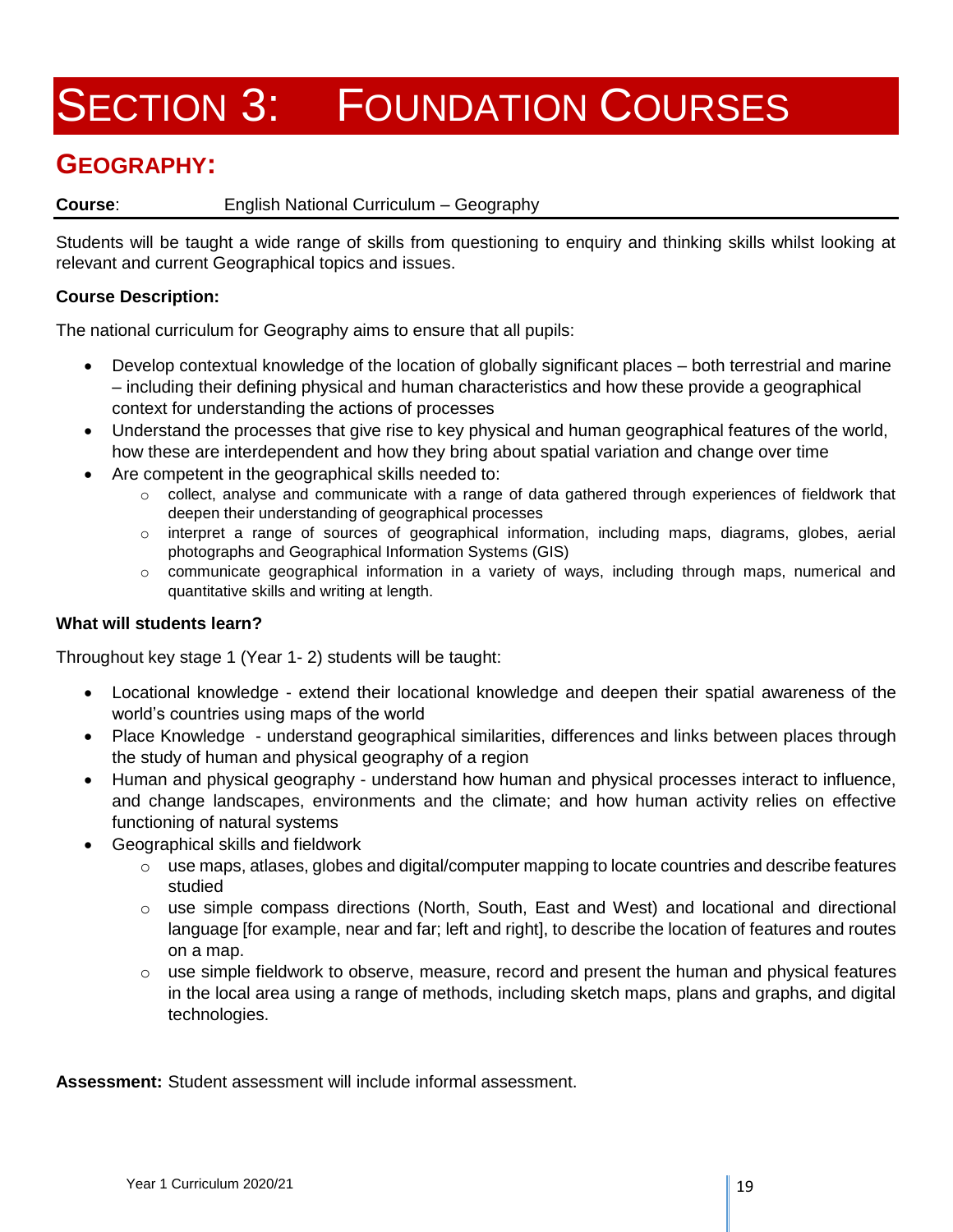## **HISTORY:**

#### **Course**: English National Curriculum – History

Students will understand the complexity of people's lives, the process of change, the diversity of societies and relationships between different groups, as well as their own identity and the challenges of their time.

#### **Course Description:**

The national curriculum for History aims to ensure that all pupils:

- Develop an awareness of the past, using common words and phrases relating to the passing of time.
- Know where the people and events they study fit within a chronological framework and identify similarities and differences between ways of life in different periods.
- Use a wide vocabulary of everyday historical terms.
- Ask and answer questions, choosing and using parts of stories and other sources to show that they know and understand key features of events.
- Understand some of the ways in which we find out about the past and identify different ways in which it is represented.

#### **What will students learn?**

Throughout Key Stage 1 (Year 1), students will be taught:

- Changes within living memory, where appropriate, these should be used to reveal aspects of change in national life
- Events beyond living memory that are significant nationally or globally (for example, Voyages and Great Explorers)
- The lives of significant individuals in the past who have contributed to national and international achievements. Some should be used to compare aspects of life in different periods (for example, Neil Armstrong)
- Significant historical events, people and places in their own locality.

**Assessment:** Student assessment will include informal assessment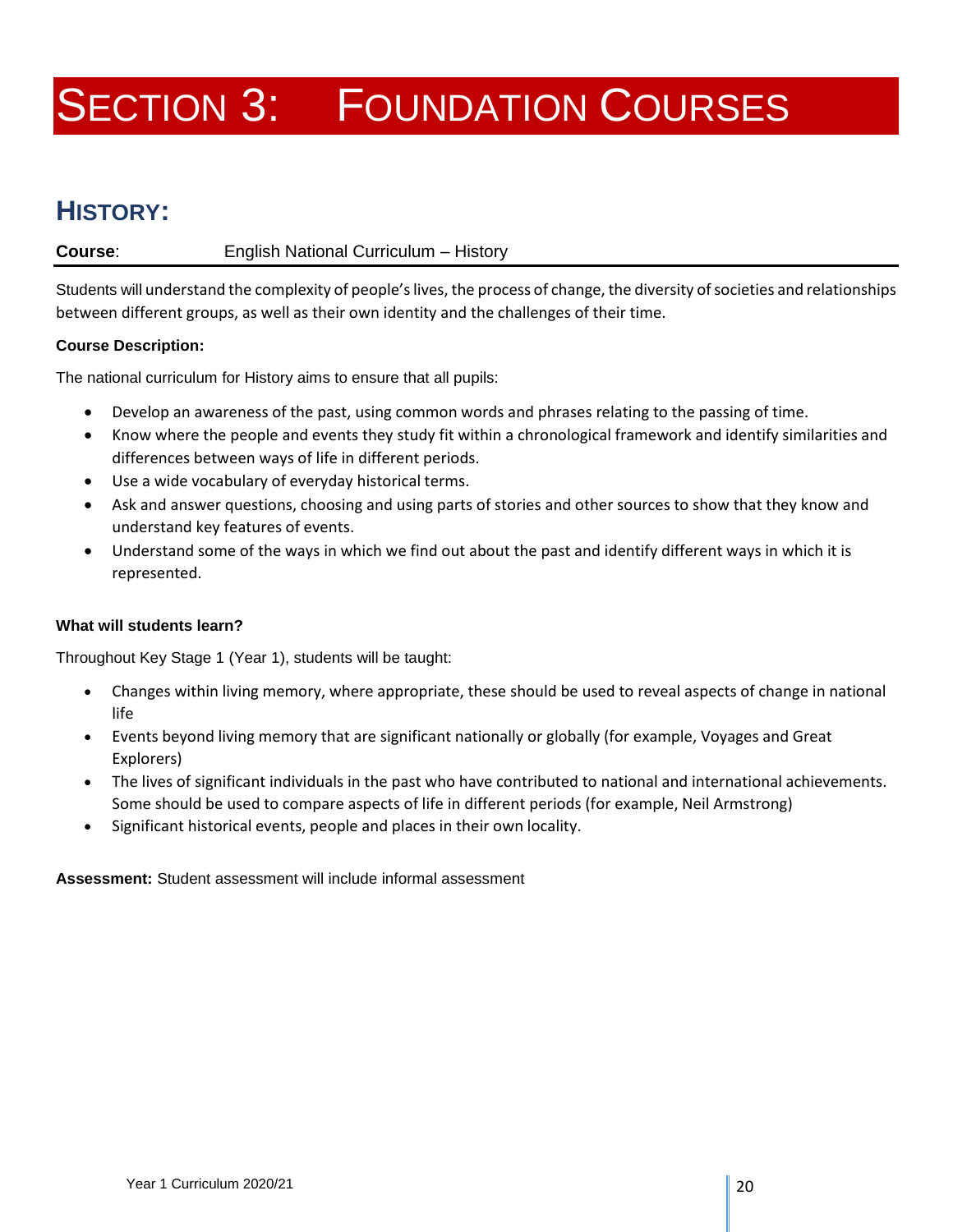### **ICT:**

**Course**: ICT

Students will learn basic office productivity skills to be used in their core curriculum classes throughout the year. They will also focus on advancing their Excel skills. Students will create and edit web pages using the computer programming language HTML. They will study the basics of visual layout and design principles, appropriate fonts, etc.

#### **Course Description:**

ICT is taught as a standalone subject and is integrated throughout the curriculum as a teaching tool.

Students today are using the immense power of digital media to explore, connect, create, and learn in ways never before imagined. With this power, young people have extraordinary opportunities, and yet they face potential pitfalls, too. Some issues faced includes cyberbullying, digital cheating, and safety and security concerns. These issues underscore the need for students to learn and for teachers to teach digital literacy and citizenship skills. To ensure our students are safe and secured online, we have embedded "Digital Citizenship" as part of our curriculum, using the curriculum designed by Common sense media. The link for the curriculum is [https://www.commonsensemedia.org/educators/curriculum.](https://www.commonsensemedia.org/educators/curriculum)

#### **What will students learn?**

This scheme is taught discreetly. Pupils currently have 1 lesson of ICT per week where all curriculum strands are taught. In addition, ICT is regularly used by teachers throughout the school in their different subject areas further developing the knowledge and skills base of the students.

#### **Assessment:**

Students will be evaluated on a checklist of skills and on successful completion of projects using a rubric for the various programs being taught.

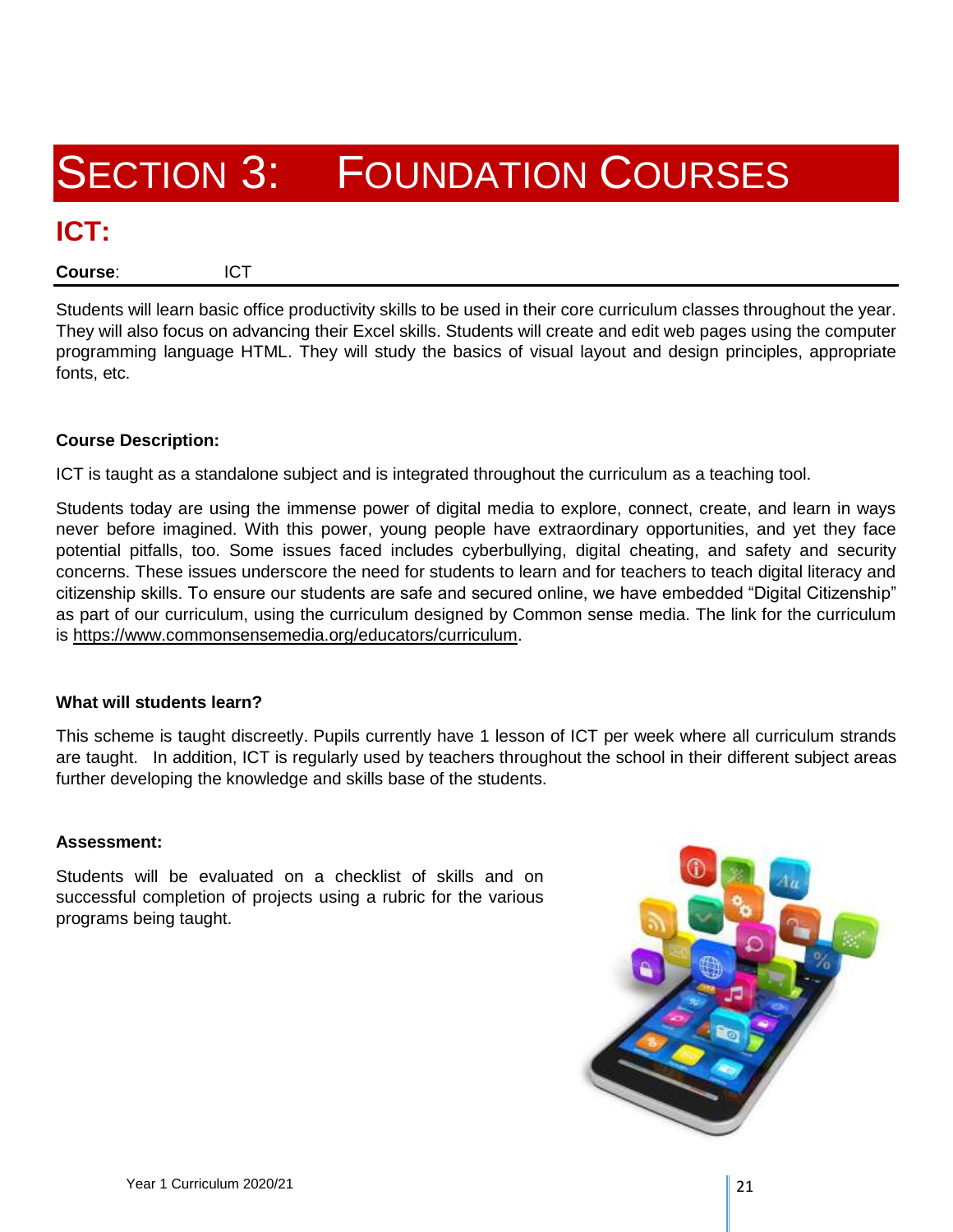### **MUSIC:**

**Course**: English National Curriculum – Music

Music is a universal language that embodies one of the highest forms of creativity. A high quality music education should engage and inspire pupils to develop a love of music and their talent as musicians, and so increase their self-confidence, creativity and sense of achievement.

#### **Course Description:**

The national curriculum for Music aims to ensure that all pupils:

- perform, listen to, review and evaluate music across a range of historical periods, genres, styles and traditions, including the works of the great composers and musicians
- learn to sing and to use their voices, to create and compose music on their own and with others, have the opportunity to learn a musical instrument, use technology appropriately and have the opportunity to progress to the next level of musical excellence
- understand and explore how music is created, produced and communicated, including through the interrelated dimensions: pitch, duration, dynamics, tempo, timbre, texture, structure and appropriate musical notations.

#### **What will students learn?**

Throughout key stage 1 (Year 1 - 5) students will be taught:

- play and perform in solo and ensemble contexts, using their voices and playing musical instruments with increasing accuracy, fluency, control and expression
- improvise and compose music for a range of purposes using the inter-related dimensions of music
- listen with attention to detail and recall sounds with increasing aural memory
- use and understand staff and other musical notations
- appreciate and understand a wide range of highquality live and recorded music drawn from different traditions and from great composers and musicians
- develop an understanding of the history of music.

#### **Assessment:**

Assessment is based on participation, self-evaluation, and assignments.

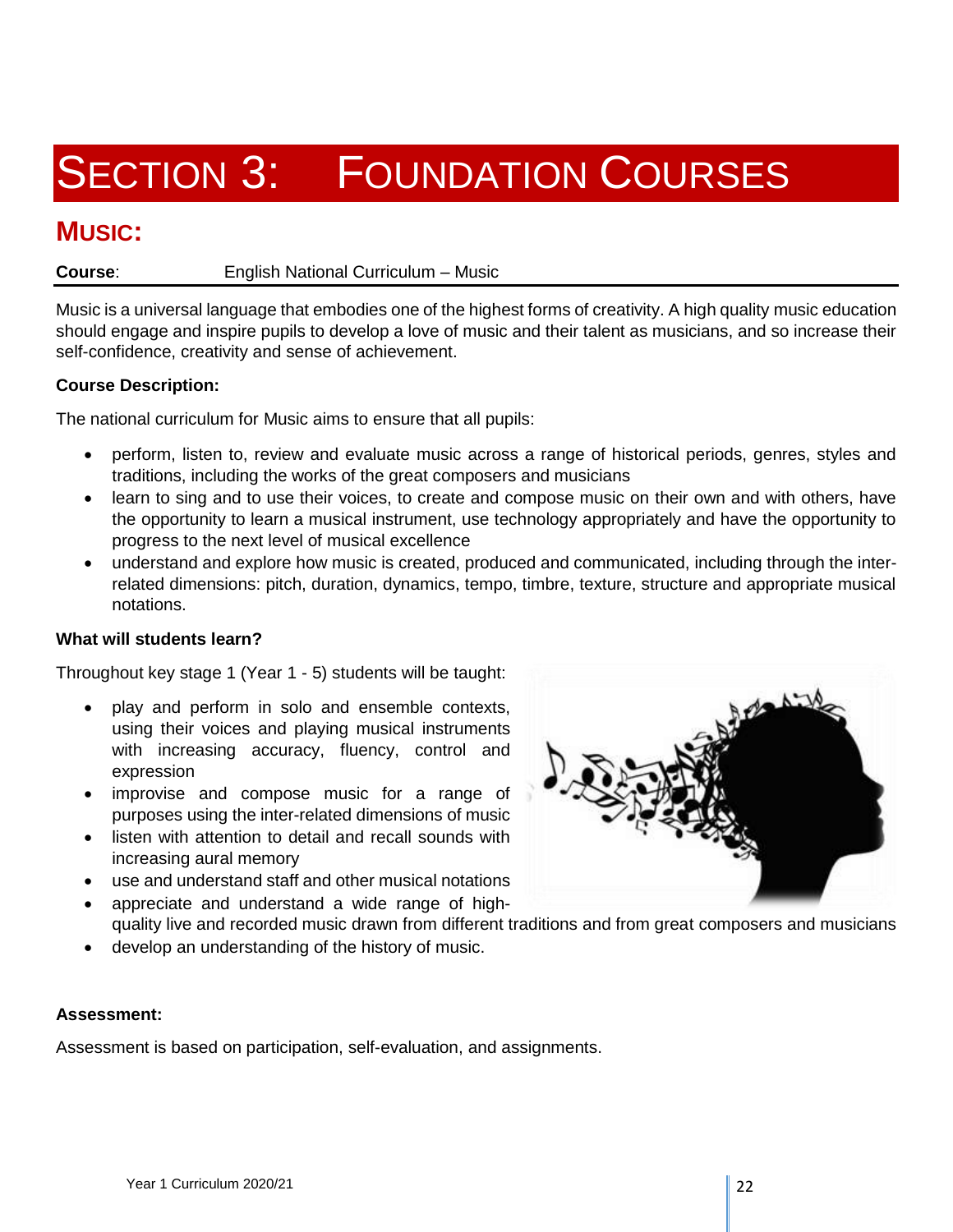### **PHYSICAL EDUCATION:**

#### **Course**: English National Curriculum – PE

A high-quality Physical Education curriculum inspires all pupils to succeed and excel in competitive sport and other physically-demanding activities. It provides opportunities for pupils to become physically confident in a way which supports their health and fitness.

#### **Course Description:**

The national curriculum for PE aims to ensure that all pupils:

- develop competence to excel in a broad range of physical activities
- are physically active for sustained periods of time
- engage in competitive sports and activities
- Lead healthy, active lives.



#### **What will students learn?**

Throughout key stage 1 (Year 1 - 5) students will be taught:

- use running, jumping, throwing and catching in isolation and in combination
- play competitive games, modified where appropriate [for example, badminton, basketball, cricket, football, hockey, netball, rounders and tennis and apply basic principles suitable for attacking and defending
- develop flexibility, strength, technique, control and balance [for example, through athletics and gymnastics]
- perform dances using a range of movement patterns
- take part in outdoor and adventurous activity challenges both individually and within a team
- compare their performances with previous ones and demonstrate improvement to achieve their personal best.

#### **Assessment:**

The course is designed to test students' understanding of the material using a variety of assessment methods including skill performance tests, written tests and quizzes.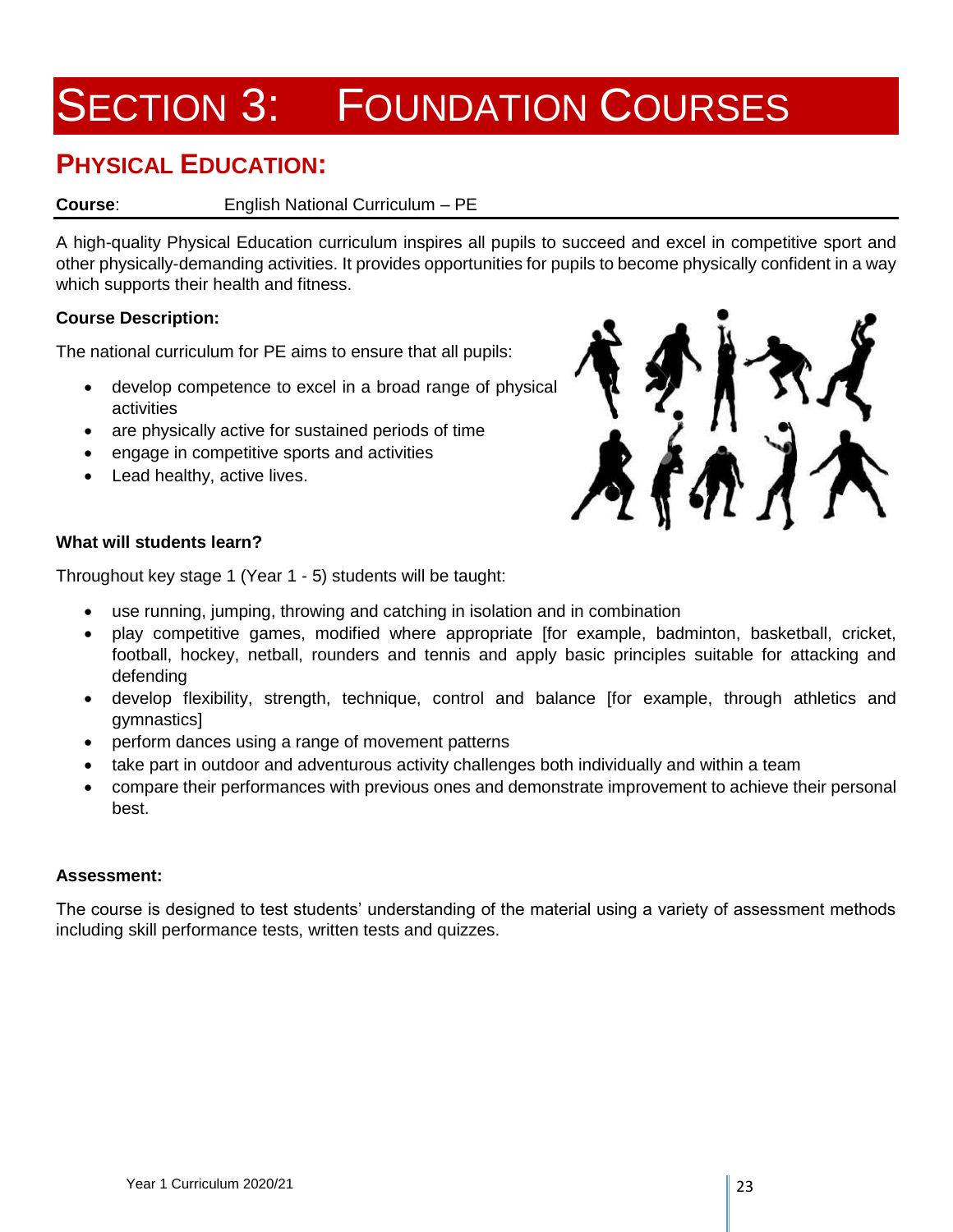## **SECTION 4: ASSESSMENT**

### **INTRODUCTION**

#### **Assessment Background**

Assessment is an integral part of Teaching and Learning and is required to optimise all students' learning and teachers' teaching by providing a picture of progress and achievements and to identify the next steps to success.

The primary purpose of assessment is to improve students' learning and teachers' teaching as both respond to the information it provides. Assessment is an ongoing process that arises out of the interaction between teaching and learning.

#### **Purpose of Assessment**

The purpose of assessment is to collect information. In education, assessment occurs when a teacher collects information about students' skills, understanding, knowledge and attitudes. Teachers collect this information in numerous ways. Some methods are quite structured, such as examinations, tests, practical work and checklists. Others are unstructured, such as conversations, questionnaires, observation schedules and student selfassessment. Teachers use these procedures to build a profile of what the student knows, understands and can do. Each piece of information is used as an indicator and is woven into the profile of the student. The more information put into the profile, the more accurate it will be.

### **ASSESSMENT POLICY AND PROCEDURES**

#### **Overview**

- The purpose is to promote and monitor the progress of students via a comprehensive assessment and reporting system that records data on a centralised system, enabling management information to be analysed and reports produced for a variety of audiences.
- It is fundamental to our mission that we are open and clear when making judgements about students' progress. We believe that students and parents have an entitlement to assessment information through a precise, informative and understandable reporting system.
- This information should tell students and parents how progress is being monitored, what targets and support are required, what an individual's attainment is and how comparable this is in relation to his or her peers.

#### **Student responsibilities**

- Complete the prescribed work requirements in each subject area
- Complete all assessment tasks
- Maintain a good record of attendance, punctuality, progress, homework and effort

#### **Staff responsibilities**

- Develop a teaching programme that adheres to the CIS assigned curriculum
- Ensure assessments are fair, valid and reliable
- Maintain accurate records of student's achievement and assessment
- Meet school and external agency timeframes for assessment and reporting
- Inform students and parents of academic progress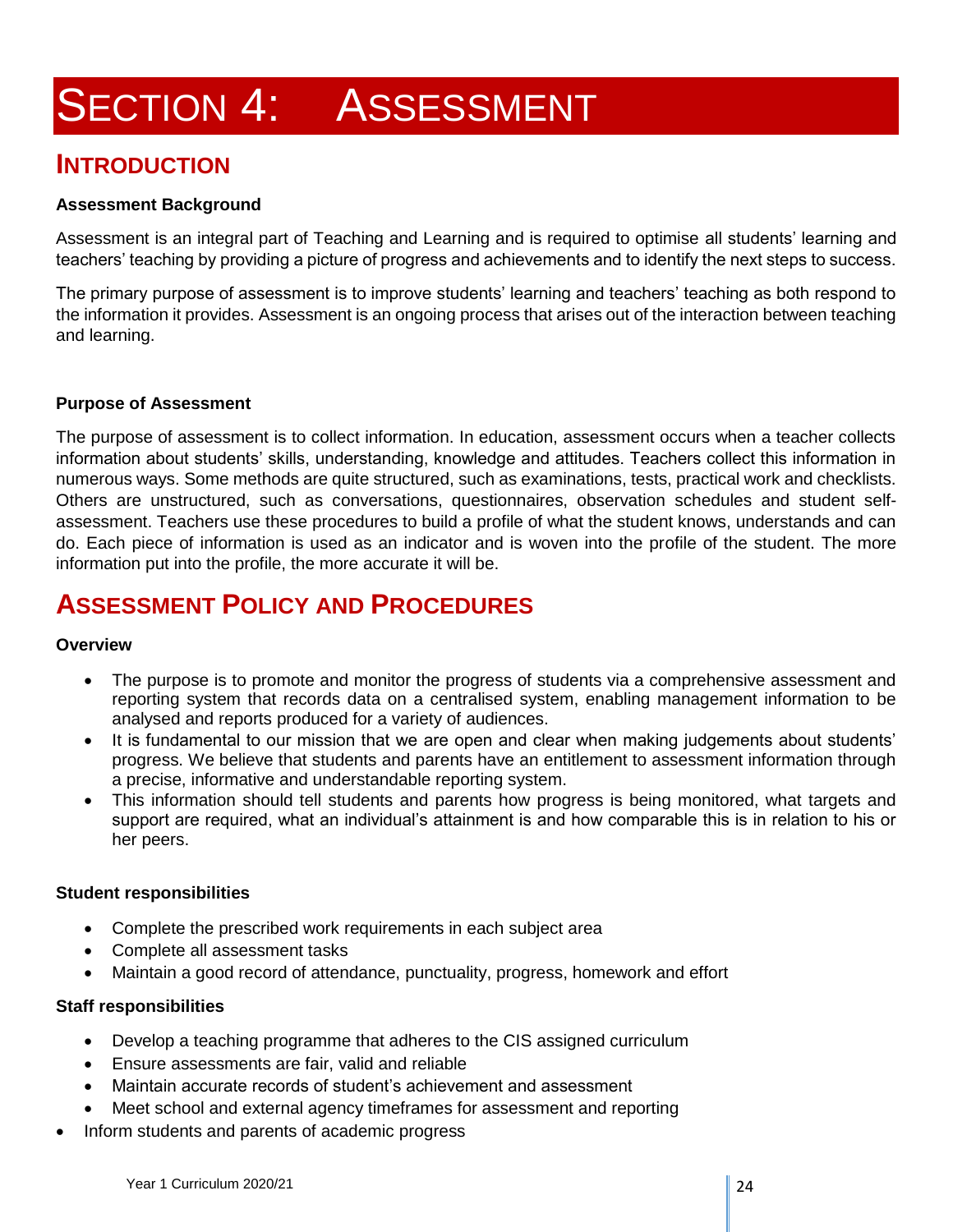

### **Year 1 Assessment Plan at CIS**

| <b>Autumn</b> | <b>Spring</b> | <b>Summer</b> |
|---------------|---------------|---------------|
| Term          | Term          | Term          |

| <b>MATHS 2020 -2021</b>       |                                                                |                                                                |                                                                       |                                                                |                                                         |                                                             |
|-------------------------------|----------------------------------------------------------------|----------------------------------------------------------------|-----------------------------------------------------------------------|----------------------------------------------------------------|---------------------------------------------------------|-------------------------------------------------------------|
| <b>Baseline</b><br>Assessment | Autumn 1<br><b>Arithmetic and</b><br>Problem<br><b>Solving</b> | Autumn 2<br><b>Arithmetic and</b><br>Problem<br><b>Solving</b> | Spring 1<br><b>Arithmetic and</b><br><b>Problem</b><br><b>Solving</b> | Spring 2<br><b>Arithmetic and</b><br>Problem<br><b>Solving</b> | <b>Summer1 Arithmetic and</b><br><b>Problem Solving</b> | Summer 2<br><b>Arithmetic and</b><br><b>Problem Solving</b> |
|                               | $11^{th} - 15^{th}$<br>October                                 | $22^{nd} - 26^{th}$<br>November                                | $7^{th}$ - 11 <sup>th</sup><br>February                               | $14^{th}$ - $18^{th}$<br>March                                 | $9th$ - 13 <sup>th</sup> May                            | $13^{th} - 17^{th}$<br>June                                 |

| <b>ENGLISH 2020 -2021</b>     |                                                  |                                           |                                                  |                                                  |                                       |                                                  |  |
|-------------------------------|--------------------------------------------------|-------------------------------------------|--------------------------------------------------|--------------------------------------------------|---------------------------------------|--------------------------------------------------|--|
| <b>Baseline</b><br>Assessment | Autumn 1<br><b>Reading and</b><br><b>Writing</b> | Autumn 2<br>Reading<br><b>And Writing</b> | Spring 1<br><b>Reading and</b><br><b>Writing</b> | Spring 2<br><b>Reading and</b><br><b>Writing</b> | Summer1<br><b>Reading and Writing</b> | Summer 2<br><b>Reading and</b><br><b>Writing</b> |  |
|                               | $11^{th} - 15^{th}$<br>October                   | $22^{nd} - 26^{th}$<br>November           | $7^{th}$ - $11^{th}$<br>February                 | $14^{th}$ - $18^{th}$<br>March                   | $9th$ - 13 <sup>th</sup> May          | $13^{th} - 17^{th}$<br>June                      |  |

| <b>SCIENCE 2020-2021</b> |                                     |                     |                             |                               |                  |                     |  |
|--------------------------|-------------------------------------|---------------------|-----------------------------|-------------------------------|------------------|---------------------|--|
| <b>Baseline</b>          | Autumn 1                            | <b>Autumn 2</b>     | Spring 1                    | <b>Spring 2</b>               | Summer1          | Summer 2            |  |
| Assessment               |                                     |                     |                             |                               |                  |                     |  |
|                          | $11^{\text{th}}$ - $15^{\text{th}}$ | $22^{nd} - 26^{th}$ | $7^{th}$ - 11 <sup>th</sup> | $14^{\sf th}$ - $18^{\sf th}$ | $9th - 13th$ May | $13^{th} - 17^{th}$ |  |
|                          | October                             | November            | February                    | March                         |                  | June                |  |
|                          |                                     |                     |                             |                               |                  |                     |  |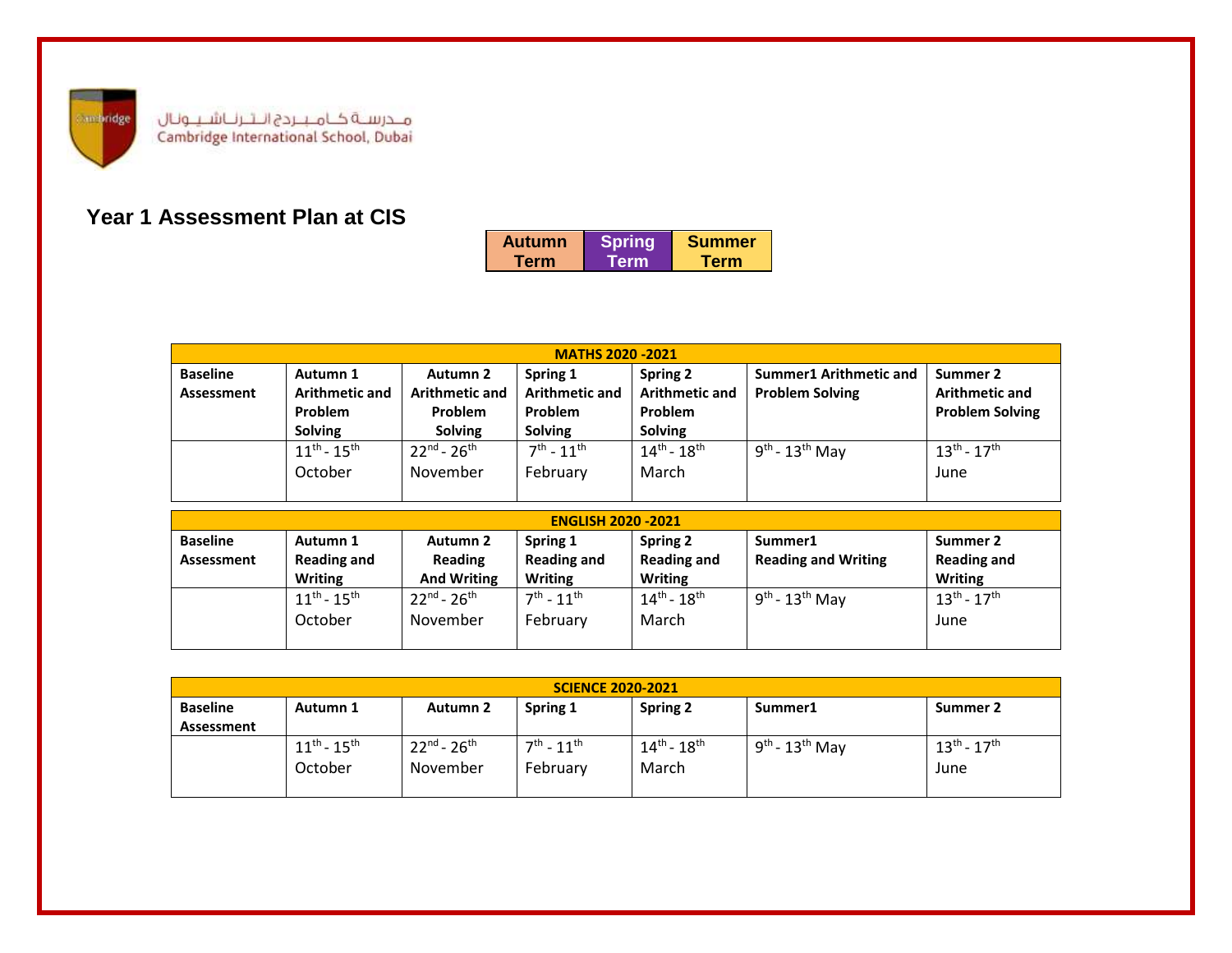

#### **National Curriculum Point Scale**

ambridge

For internal assessments, Point Scores are used to track students' education at CIS from Year 1-9. Each level in a subject describes a set of knowledge, skills and understanding in that subject. Students are graded using the Point Score.

| <b>CIS - Point Scale</b> |                                  |                |                       |                                                                                                                                                                                  |  |  |
|--------------------------|----------------------------------|----------------|-----------------------|----------------------------------------------------------------------------------------------------------------------------------------------------------------------------------|--|--|
| Marks                    | <b>Indicator</b><br>bv<br>colour | Point<br>Scale | <b>IGCSE</b><br>Grade | <b>Descriptor</b>                                                                                                                                                                |  |  |
| 91-100                   |                                  | ۰              | А.                    | Student demonstrates both breadth and depth of knowledge and<br>understanding of the topic/curriculum standard. Originality and insight are<br>consistently evident.             |  |  |
| 85 - 90                  |                                  | 8              | А.                    |                                                                                                                                                                                  |  |  |
| $80 - 84$                |                                  | 7              | А                     | Student demonstrates extensive knowledge and understanding of the topic<br>using them effectively in a wide range of contexts. Originality and insight are<br>generally evident. |  |  |
| 77 - 79                  |                                  | 6+             | B+                    | Student applies a wide range of technique to exhibit his/her understanding of                                                                                                    |  |  |
| $74 - 76$                |                                  | 6              | в                     | the topic and use abstract knowledge in a range of contexts.                                                                                                                     |  |  |
| 71 - 73                  |                                  | 6-             | в.                    | Student is able to apply and use knowledge and understanding in unfamiliar                                                                                                       |  |  |
| 68 - 70                  |                                  | 5+             | C+                    | contexts. Analysis, synthesis and evaluation are occasionally evident. He/ She<br>meets the expected curriculum standards.                                                       |  |  |
| $65 - 67$                |                                  | 5              | с                     |                                                                                                                                                                                  |  |  |
| $62 - 64$                |                                  | 4              | c.                    | Student understands and relates to the topic using appropriate terminology.<br>He/She applies and uses knowledge and understanding in familiar contexts.                         |  |  |
| $59 - 61$                |                                  | з              | D                     |                                                                                                                                                                                  |  |  |
| $56 - 58$                |                                  | $^{2+}$        | D-                    | Student shows his/her developing knowledge and understanding of the topic.                                                                                                       |  |  |
| $53 - 55$                |                                  | 2              | F                     | He/She begins to identify the different the ways in which the topic is<br>represented and suggest answers relevant to the questions.                                             |  |  |
| $50 - 52$                |                                  | 2-             | Е.                    |                                                                                                                                                                                  |  |  |
| 40 - 49                  |                                  | $1+$           | F                     |                                                                                                                                                                                  |  |  |
| 30 - 39                  |                                  | 1              | F.                    | Student shows his/her emerging knowledge and understanding of the topic.<br>He/She begins to recognise and respond to the questions with the help of<br>prompts and suggestions. |  |  |
| $20 - 29$                |                                  | 1-             | G                     |                                                                                                                                                                                  |  |  |
| $0 - 19$                 |                                  |                | υ                     | <b>Ungraded</b>                                                                                                                                                                  |  |  |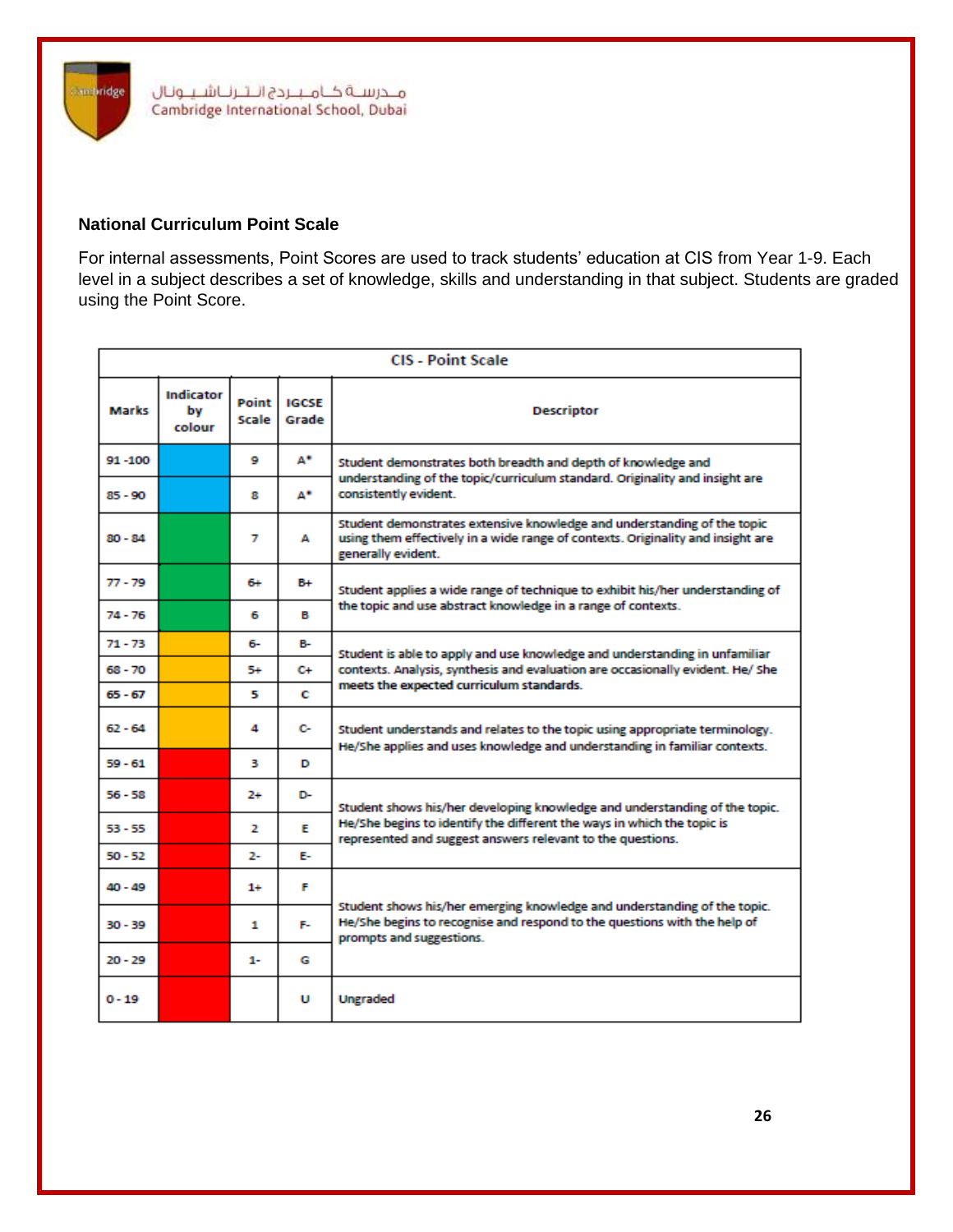## SECTION 5: REPORTING

### **REPORTING TO PARENTS**

#### **Reporting Overview**

The aims of reporting:

- Reports should provide parents with an accurate picture about pupils' achievements and progress, in clear and accessible language
- Reports should reflect attainment and achievement within the National Curriculum
- Reports should be based on evidence from formative assessment and recording
- Reports should be manageable for teachers to produce
- Reports should have a positive effect on pupils' attitudes and motivation
- Reports should support pupils' learning by setting targets
- The reporting process should provide opportunities for pupil involvement
- The reporting process should be part of a continuing dialogue with parents and encourage parental involvement and support

#### **Direct contact between Staff and Parents:**

- **Parent Coffee Morning** (see school calendar for dates) Parents are invited to come into school to meet senior leaders and discuss any areas of learning regarding their child's progress
- **Parent Teacher Meeting** three times during the school year, for parents to meet with classroom teachers and discuss progress, attainment, effort and attitude to learning



مــدرســة كــامــبــردج انــتــرنــاشــيــونـال Cambridge International School, Dubai

<http://www.gemscis-dubai.com/>